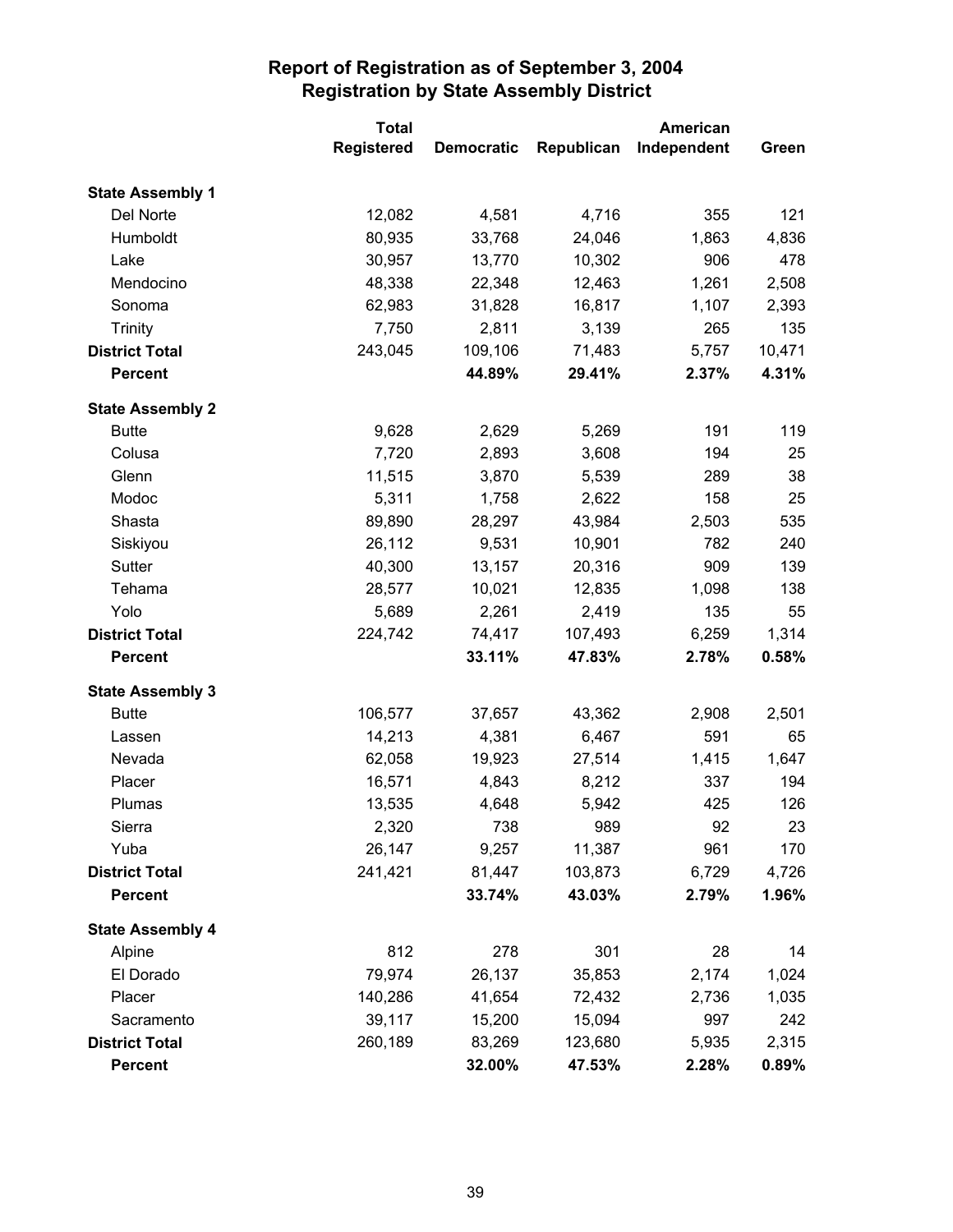|                         |                         |                    | Peace and      |                         | <b>Declined to</b> |
|-------------------------|-------------------------|--------------------|----------------|-------------------------|--------------------|
|                         | Libertarian             | <b>Natural Law</b> | Freedom        | <b>Miscellaneous</b>    | <b>State</b>       |
| <b>State Assembly 1</b> |                         |                    |                |                         |                    |
| Del Norte               | 82                      | 8                  | 41             | 111                     | 2,067              |
| Humboldt                | 735                     | 125                | 295            | 271                     | 14,996             |
| Lake                    | 201                     | 26                 | 100            | 103                     | 5,071              |
| Mendocino               | 370                     | 62                 | 266            | 312                     | 8,748              |
| Sonoma                  | 461                     | 66                 | 221            | 405                     | 9,685              |
| <b>Trinity</b>          | 80                      | 14                 | 31             | 106                     | 1,169              |
| <b>District Total</b>   | 1,929                   | 301                | 954            | 1,308                   | 41,736             |
| <b>Percent</b>          | 0.79%                   | 0.12%              | 0.39%          | 0.54%                   | 17.17%             |
| <b>State Assembly 2</b> |                         |                    |                |                         |                    |
| <b>Butte</b>            | 53                      | 5                  | 31             | 43                      | 1,288              |
| Colusa                  | 30                      | 3                  | 20             | 15                      | 932                |
| Glenn                   | 41                      | 9                  | 43             | 34                      | 1,652              |
| Modoc                   | 36                      | 4                  | 5              | 12                      | 691                |
| Shasta                  | 613                     | 55                 | 192            | 259                     | 13,452             |
| Siskiyou                | 279                     | 76                 | 66             | 45                      | 4,192              |
| Sutter                  | 188                     | 16                 | 138            | 1,308                   | 4,129              |
| Tehama                  | 205                     | 10                 | 81             | 167                     | 4,022              |
| Yolo                    | 27                      | 4                  | 15             | 38                      | 735                |
| <b>District Total</b>   | 1,472                   | 182                | 591            | 1,921                   | 31,093             |
| <b>Percent</b>          | 0.65%                   | 0.08%              | 0.26%          | 0.85%                   | 13.83%             |
| <b>State Assembly 3</b> |                         |                    |                |                         |                    |
| <b>Butte</b>            | 753                     | 96                 | 554            | 748                     | 17,998             |
| Lassen                  | 96                      | 13                 | 29             | 69                      | 2,502              |
| Nevada                  | 532                     | 50                 | 115            | 267                     | 10,595             |
| Placer                  | 142                     | 13                 | 43             | 104                     | 2,683              |
| Plumas                  | 87                      | 15                 | 39             | 4                       | 2,249              |
| Sierra                  | 28                      | 1                  | 8              | 29                      | 412                |
| Yuba                    | 159                     | 18                 | 89             | 40                      | 4,066              |
| <b>District Total</b>   | 1,797                   | 206                | 877            | 1,261                   | 40,505             |
| <b>Percent</b>          | 0.74%                   | 0.09%              | 0.36%          | 0.52%                   | 16.78%             |
| <b>State Assembly 4</b> |                         |                    |                |                         |                    |
| Alpine                  | $\overline{\mathbf{4}}$ | $\pmb{0}$          | $\overline{2}$ | $\overline{\mathbf{4}}$ | 181                |
| El Dorado               | 602                     | 74                 | 276            | 629                     | 13,205             |
| Placer                  | 820                     | 65                 | 205            | 345                     | 20,994             |
| Sacramento              | 211                     | 56                 | 242            | 155                     | 6,920              |
| <b>District Total</b>   | 1,637                   | 195                | 725            | 1,133                   | 41,300             |
| <b>Percent</b>          | 0.63%                   | 0.07%              | 0.28%          | 0.44%                   | 15.87%             |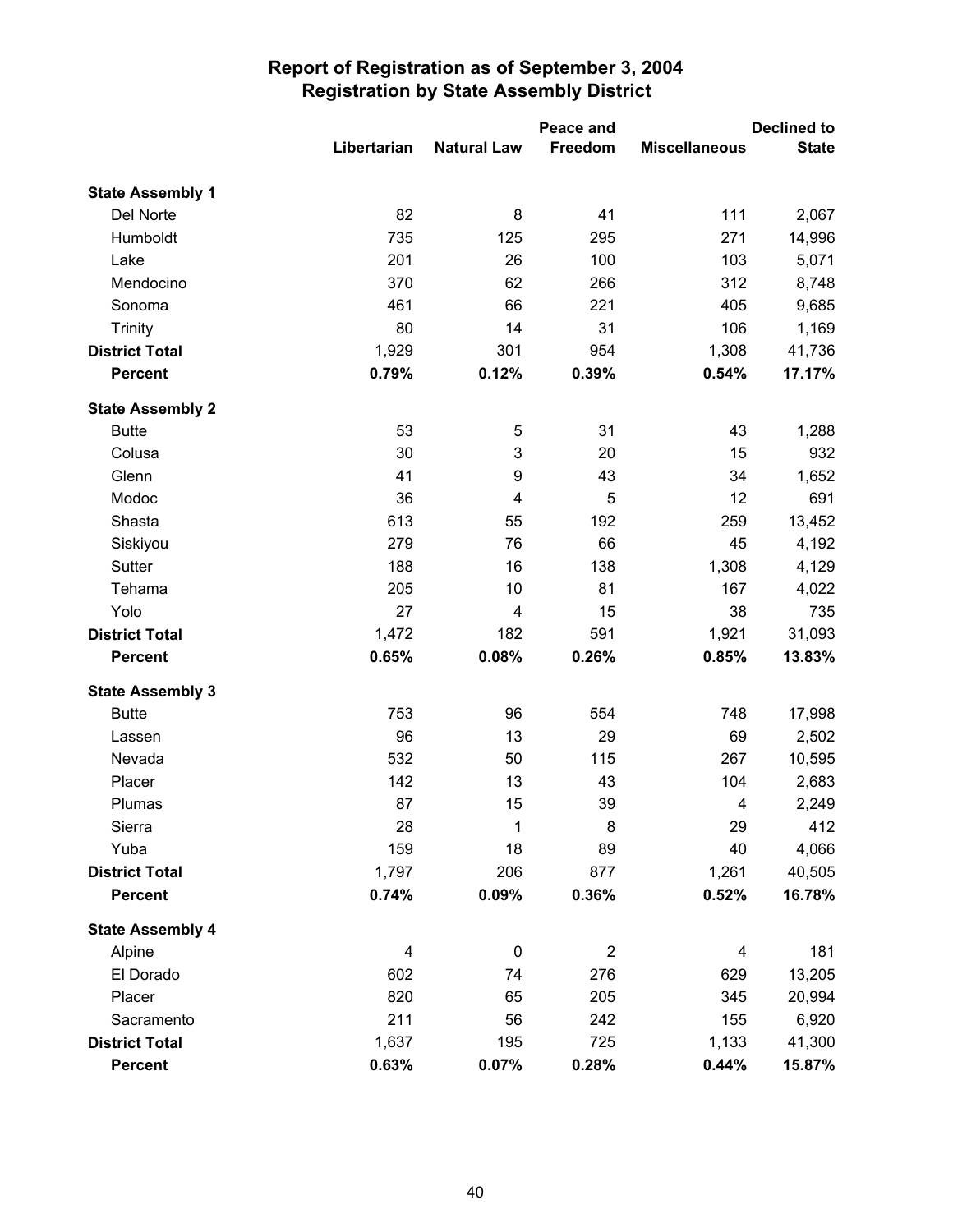|                          | <b>Total</b>      |                   | American   |             |       |
|--------------------------|-------------------|-------------------|------------|-------------|-------|
|                          | <b>Registered</b> | <b>Democratic</b> | Republican | Independent | Green |
| <b>State Assembly 5</b>  |                   |                   |            |             |       |
| Placer                   | 13,067            | 3,008             | 7,986      | 188         | 89    |
| Sacramento               | 218,157           | 80,565            | 93,161     | 4,723       | 1,943 |
| <b>District Total</b>    | 231,224           | 83,573            | 101,147    | 4,911       | 2,032 |
| <b>Percent</b>           |                   | 36.14%            | 43.74%     | 2.12%       | 0.88% |
| <b>State Assembly 6</b>  |                   |                   |            |             |       |
| Marin                    | 147,656           | 75,531            | 35,432     | 2,509       | 3,790 |
| Sonoma                   | 89,184            | 44,676            | 23,735     | 1,762       | 2,443 |
| <b>District Total</b>    | 236,840           | 120,207           | 59,167     | 4,271       | 6,233 |
| <b>Percent</b>           |                   | 50.75%            | 24.98%     | 1.80%       | 2.63% |
| <b>State Assembly 7</b>  |                   |                   |            |             |       |
| Napa                     | 65,387            | 30,023            | 21,434     | 1,502       | 969   |
| Solano                   | 57,704            | 33,553            | 12,279     | 1,028       | 411   |
| Sonoma                   | 86,402            | 42,931            | 24,364     | 1,688       | 2,052 |
| <b>District Total</b>    | 209,493           | 106,507           | 58,077     | 4,218       | 3,432 |
| <b>Percent</b>           |                   | 50.84%            | 27.72%     | 2.01%       | 1.64% |
| <b>State Assembly 8</b>  |                   |                   |            |             |       |
| Solano                   | 124,208           | 54,697            | 42,289     | 2,737       | 707   |
| Yolo                     | 79,599            | 37,553            | 22,580     | 1,561       | 1,743 |
| <b>District Total</b>    | 203,807           | 92,250            | 64,869     | 4,298       | 2,450 |
| <b>Percent</b>           |                   | 45.26%            | 31.83%     | 2.11%       | 1.20% |
| <b>State Assembly 9</b>  |                   |                   |            |             |       |
| Sacramento               | 177,788           | 97,861            | 39,367     | 3,825       | 2,656 |
| <b>District Total</b>    | 177,788           | 97,861            | 39,367     | 3,825       | 2,656 |
| <b>Percent</b>           |                   | 55.04%            | 22.14%     | 2.15%       | 1.49% |
| <b>State Assembly 10</b> |                   |                   |            |             |       |
| Amador                   | 19,652            | 7,039             | 9,186      | 538         | 153   |
| El Dorado                | 19,190            | 5,059             | 10,823     | 327         | 85    |
| Sacramento               | 130,676           | 53,392            | 50,230     | 2,737       | 971   |
| San Joaquin              | 60,772            | 21,844            | 31,019     | 991         | 216   |
| <b>District Total</b>    | 230,290           | 87,334            | 101,258    | 4,593       | 1,425 |
| <b>Percent</b>           |                   | 37.92%            | 43.97%     | 1.99%       | 0.62% |
| <b>State Assembly 11</b> |                   |                   |            |             |       |
| Contra Costa             | 189,734           | 100,123           | 49,698     | 3,824       | 1,514 |
| <b>District Total</b>    | 189,734           | 100,123           | 49,698     | 3,824       | 1,514 |
| <b>Percent</b>           |                   | 52.77%            | 26.19%     | 2.02%       | 0.80% |
| <b>State Assembly 12</b> |                   |                   |            |             |       |
| San Francisco            | 194,990           | 101,404           | 26,579     | 3,157       | 4,406 |
| San Mateo                | 25,452            | 14,165            | 4,091      | 422         | 237   |
| <b>District Total</b>    | 220,442           | 115,569           | 30,670     | 3,579       | 4,643 |
| Percent                  |                   | 52.43%            | 13.91%     | 1.62%       | 2.11% |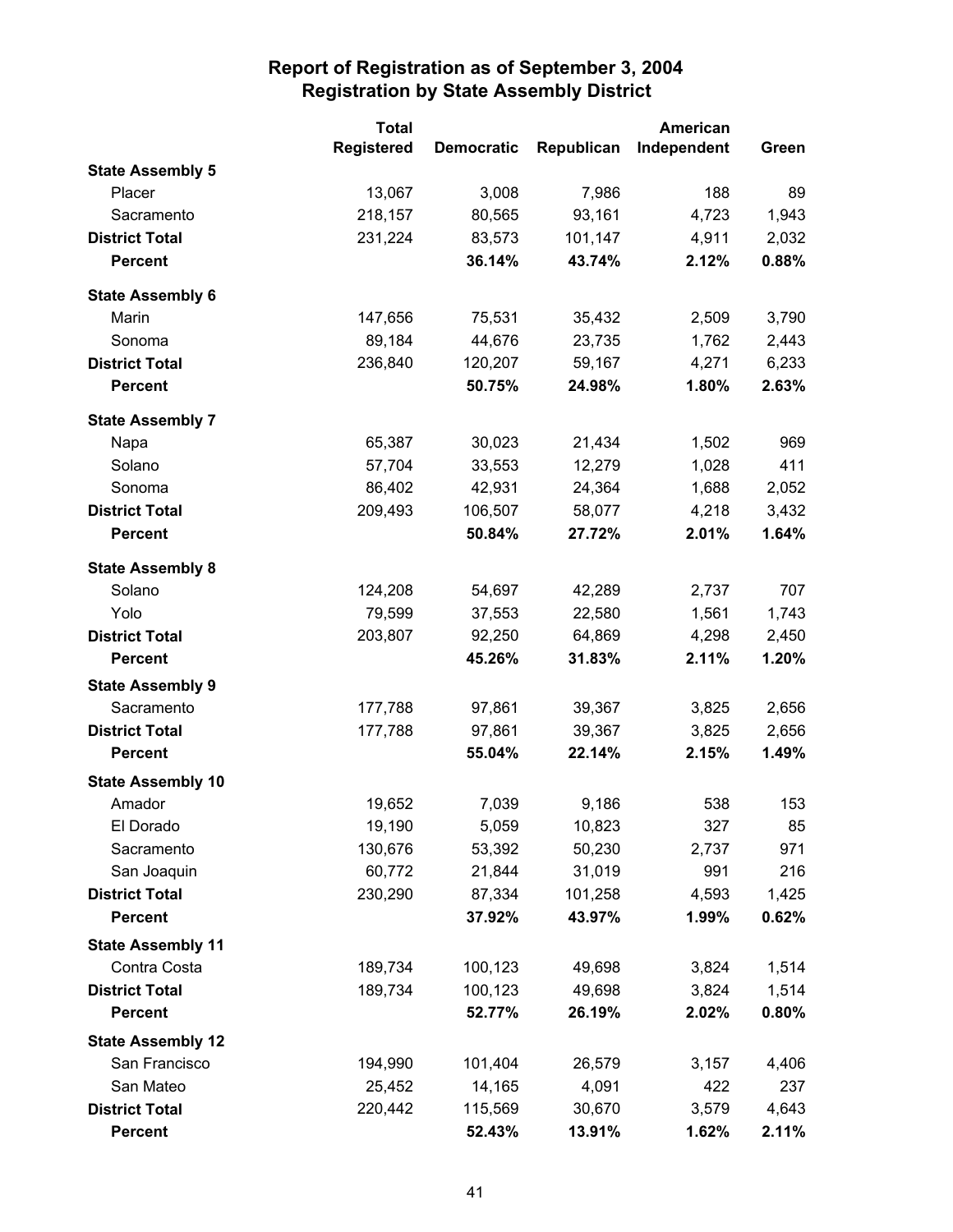|                          |             |                    | Peace and |                      | <b>Declined to</b> |
|--------------------------|-------------|--------------------|-----------|----------------------|--------------------|
|                          | Libertarian | <b>Natural Law</b> | Freedom   | <b>Miscellaneous</b> | <b>State</b>       |
| <b>State Assembly 5</b>  |             |                    |           |                      |                    |
| Placer                   | 68          | 5                  | 6         | 25                   | 1,692              |
| Sacramento               | 1,196       | 152                | 847       | 746                  | 34,824             |
| <b>District Total</b>    | 1,264       | 157                | 853       | 771                  | 36,516             |
| <b>Percent</b>           | 0.55%       | 0.07%              | 0.37%     | 0.33%                | 15.79%             |
| <b>State Assembly 6</b>  |             |                    |           |                      |                    |
| Marin                    | 804         | 142                | 353       | 506                  | 28,589             |
| Sonoma                   | 561         | 73                 | 235       | 605                  | 15,094             |
| <b>District Total</b>    | 1,365       | 215                | 588       | 1,111                | 43,683             |
| <b>Percent</b>           | 0.58%       | 0.09%              | 0.25%     | 0.47%                | 18.44%             |
| <b>State Assembly 7</b>  |             |                    |           |                      |                    |
| Napa                     | 398         | 59                 | 139       | 565                  | 10,298             |
| Solano                   | 218         | 56                 | 197       | 352                  | 9,610              |
| Sonoma                   | 549         | 84                 | 223       | 566                  | 13,945             |
| <b>District Total</b>    | 1,165       | 199                | 559       | 1,483                | 33,853             |
| <b>Percent</b>           | 0.56%       | 0.09%              | 0.27%     | 0.71%                | 16.16%             |
| <b>State Assembly 8</b>  |             |                    |           |                      |                    |
| Solano                   | 580         | 82                 | 279       | 721                  | 22,116             |
| Yolo                     | 367         | 73                 | 392       | 666                  | 14,664             |
| <b>District Total</b>    | 947         | 155                | 671       | 1,387                | 36,780             |
| <b>Percent</b>           | 0.46%       | 0.08%              | 0.33%     | 0.68%                | 18.05%             |
| <b>State Assembly 9</b>  |             |                    |           |                      |                    |
| Sacramento               | 902         | 292                | 2,521     | 584                  | 29,780             |
| <b>District Total</b>    | 902         | 292                | 2,521     | 584                  | 29,780             |
| <b>Percent</b>           | 0.51%       | 0.16%              | 1.42%     | 0.33%                | 16.75%             |
| <b>State Assembly 10</b> |             |                    |           |                      |                    |
| Amador                   | 131         | 11                 | 43        | 206                  | 2,345              |
| El Dorado                | 94          | 5                  | 12        | 91                   | 2,694              |
| Sacramento               | 567         | 98                 | 724       | 397                  | 21,560             |
| San Joaquin              | 240         | 29                 | 194       | 440                  | 5,799              |
| <b>District Total</b>    | 1,032       | 143                | 973       | 1,134                | 32,398             |
| <b>Percent</b>           | 0.45%       | 0.06%              | 0.42%     | 0.49%                | 14.07%             |
| <b>State Assembly 11</b> |             |                    |           |                      |                    |
| Contra Costa             | 962         | 234                | 595       | 1,408                | 31,376             |
| <b>District Total</b>    | 962         | 234                | 595       | 1,408                | 31,376             |
| <b>Percent</b>           | 0.51%       | 0.12%              | 0.31%     | 0.74%                | 16.54%             |
| <b>State Assembly 12</b> |             |                    |           |                      |                    |
| San Francisco            | 873         | 381                | 813       | 356                  | 57,021             |
| San Mateo                | 78          | 50                 | 110       | 54                   | 6,245              |
| <b>District Total</b>    | 951         | 431                | 923       | 410                  | 63,266             |
| <b>Percent</b>           | 0.43%       | 0.20%              | 0.42%     | 0.19%                | 28.70%             |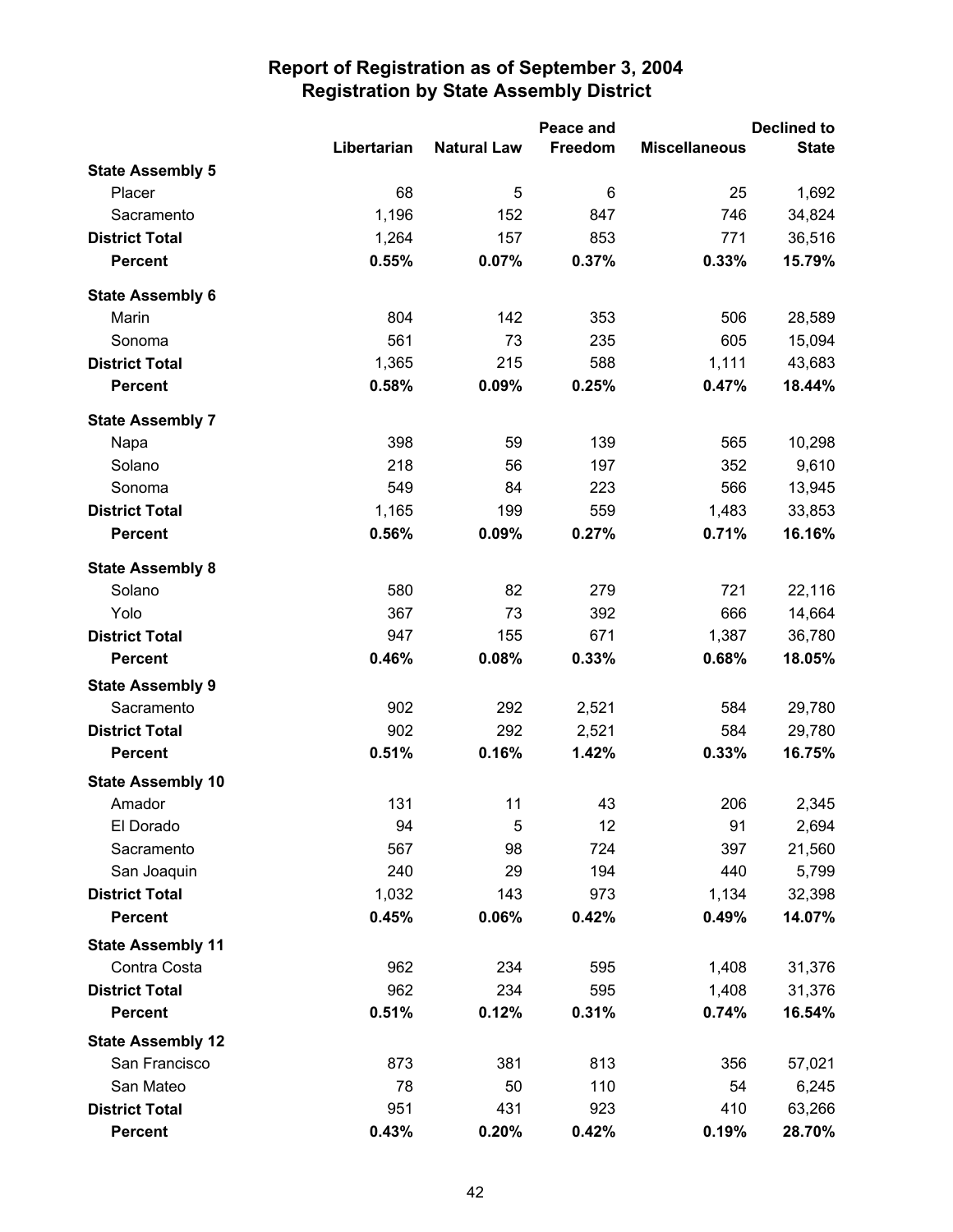|                          | <b>Total</b>      |                   | <b>American</b> |             |       |
|--------------------------|-------------------|-------------------|-----------------|-------------|-------|
|                          | <b>Registered</b> | <b>Democratic</b> | Republican      | Independent | Green |
| <b>State Assembly 13</b> |                   |                   |                 |             |       |
| San Francisco            | 260,489           | 146,105           | 26,982          | 4,505       | 9,992 |
| <b>District Total</b>    | 260,489           | 146,105           | 26,982          | 4,505       | 9,992 |
| <b>Percent</b>           |                   | 56.09%            | 10.36%          | 1.73%       | 3.84% |
| <b>State Assembly 14</b> |                   |                   |                 |             |       |
| Alameda                  | 109,766           | 67,626            | 8,423           | 1,048       | 6,145 |
| Contra Costa             | 126,718           | 70,062            | 30,217          | 1,777       | 2,145 |
| <b>District Total</b>    | 236,484           | 137,688           | 38,640          | 2,825       | 8,290 |
| <b>Percent</b>           |                   | 58.22%            | 16.34%          | 1.19%       | 3.51% |
| <b>State Assembly 15</b> |                   |                   |                 |             |       |
| Alameda                  | 46,279            | 17,197            | 18,594          | 1,101       | 305   |
| Contra Costa             | 158,474           | 59,552            | 67,500          | 2,662       | 937   |
| Sacramento               | 45,136            | 16,618            | 20,218          | 997         | 195   |
| San Joaquin              | 8,394             | 3,950             | 3,152           | 134         | 27    |
| <b>District Total</b>    | 258,283           | 97,317            | 109,464         | 4,894       | 1,464 |
| <b>Percent</b>           |                   | 37.68%            | 42.38%          | 1.89%       | 0.57% |
| <b>State Assembly 16</b> |                   |                   |                 |             |       |
| Alameda                  | 204,356           | 126,914           | 21,499          | 3,120       | 5,854 |
| <b>District Total</b>    | 204,356           | 126,914           | 21,499          | 3,120       | 5,854 |
| <b>Percent</b>           |                   | 62.10%            | 10.52%          | 1.53%       | 2.86% |
| <b>State Assembly 17</b> |                   |                   |                 |             |       |
| Merced                   | 92,967            | 42,059            | 40,003          | 1,593       | 318   |
| San Joaquin              | 86,681            | 42,409            | 32,758          | 1,178       | 299   |
| Stanislaus               | 4,237             | 1,953             | 1,577           | 104         | 13    |
| <b>District Total</b>    | 183,885           | 86,421            | 74,338          | 2,875       | 630   |
| <b>Percent</b>           |                   | 47.00%            | 40.43%          | 1.56%       | 0.34% |
| <b>State Assembly 18</b> |                   |                   |                 |             |       |
| Alameda                  | 185,266           | 101,845           | 40,999          | 3,416       | 1,539 |
| <b>District Total</b>    | 185,266           | 101,845           | 40,999          | 3,416       | 1,539 |
| <b>Percent</b>           |                   | 54.97%            | 22.13%          | 1.84%       | 0.83% |
| <b>State Assembly 19</b> |                   |                   |                 |             |       |
| San Mateo                | 210,780           | 105,689           | 52,083          | 4,020       | 2,501 |
| <b>District Total</b>    | 210,780           | 105,689           | 52,083          | 4,020       | 2,501 |
| <b>Percent</b>           |                   | 50.14%            | 24.71%          | 1.91%       | 1.19% |
| <b>State Assembly 20</b> |                   |                   |                 |             |       |
| Alameda                  | 152,342           | 73,559            | 37,335          | 2,629       | 1,077 |
| Santa Clara              | 27,663            | 11,459            | 7,270           | 563         | 145   |
| <b>District Total</b>    | 180,005           | 85,018            | 44,605          | 3,192       | 1,222 |
| <b>Percent</b>           |                   | 47.23%            | 24.78%          | 1.77%       | 0.68% |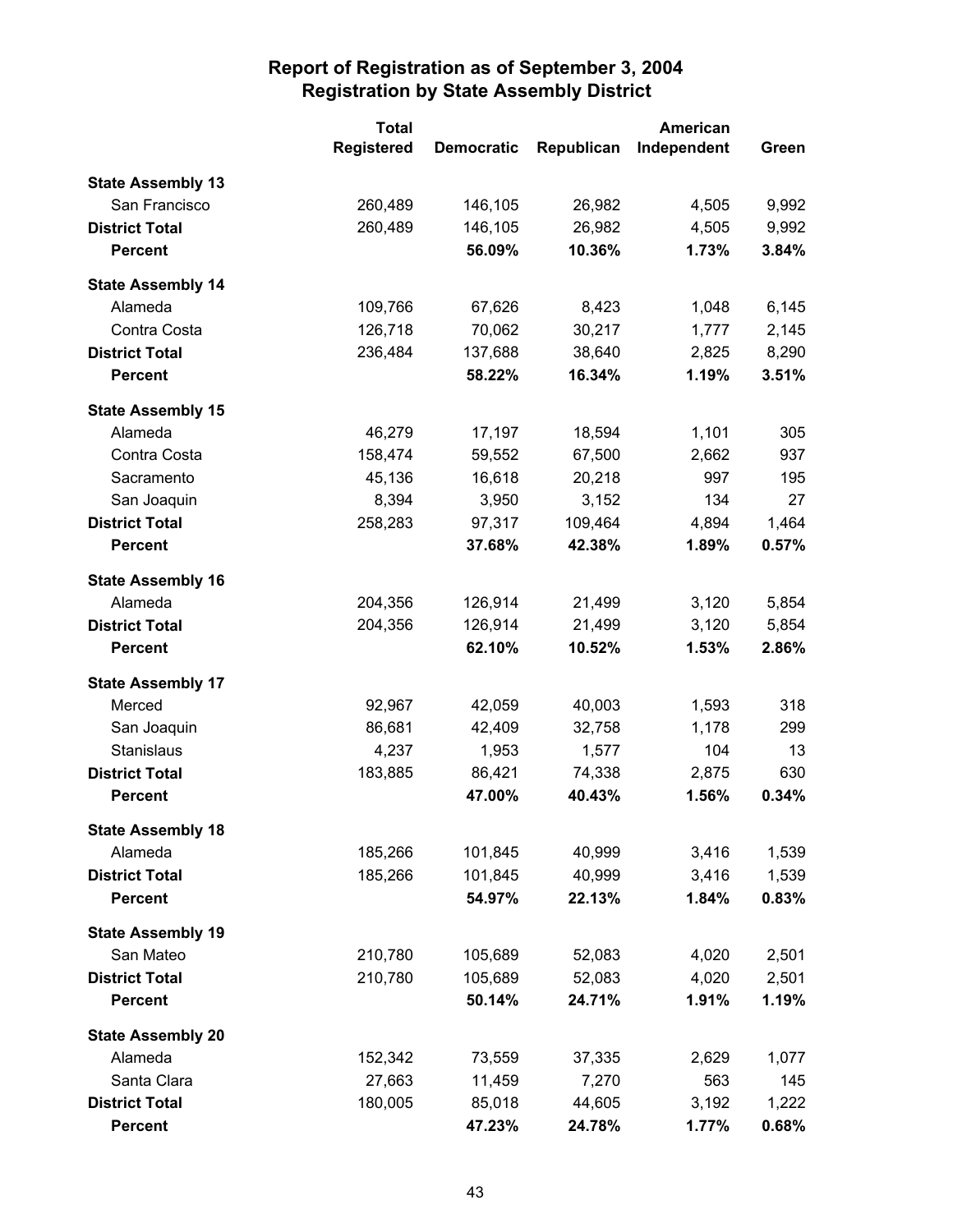|                          |             |                    | Peace and | <b>Declined to</b>   |              |  |
|--------------------------|-------------|--------------------|-----------|----------------------|--------------|--|
|                          | Libertarian | <b>Natural Law</b> | Freedom   | <b>Miscellaneous</b> | <b>State</b> |  |
| <b>State Assembly 13</b> |             |                    |           |                      |              |  |
| San Francisco            | 1,663       | 478                | 1,345     | 574                  | 68,845       |  |
| <b>District Total</b>    | 1,663       | 478                | 1,345     | 574                  | 68,845       |  |
| <b>Percent</b>           | 0.64%       | 0.18%              | 0.52%     | 0.22%                | 26.43%       |  |
| <b>State Assembly 14</b> |             |                    |           |                      |              |  |
| Alameda                  | 632         | 248                | 752       | 904                  | 23,988       |  |
| Contra Costa             | 564         | 233                | 378       | 933                  | 20,409       |  |
| <b>District Total</b>    | 1,196       | 481                | 1,130     | 1,837                | 44,397       |  |
| <b>Percent</b>           | 0.51%       | 0.20%              | 0.48%     | 0.78%                | 18.77%       |  |
| <b>State Assembly 15</b> |             |                    |           |                      |              |  |
| Alameda                  | 249         | 27                 | 71        | 335                  | 8,400        |  |
| Contra Costa             | 647         | 140                | 190       | 1,169                | 25,677       |  |
| Sacramento               | 173         | 31                 | 152       | 117                  | 6,635        |  |
| San Joaquin              | 23          | 6                  | 37        | 57                   | 1,008        |  |
| <b>District Total</b>    | 1,092       | 204                | 450       | 1,678                | 41,720       |  |
| <b>Percent</b>           | 0.42%       | 0.08%              | 0.17%     | 0.65%                | 16.15%       |  |
| <b>State Assembly 16</b> |             |                    |           |                      |              |  |
| Alameda                  | 873         | 949                | 1,780     | 1,607                | 41,760       |  |
| <b>District Total</b>    | 873         | 949                | 1,780     | 1,607                | 41,760       |  |
| <b>Percent</b>           | 0.43%       | 0.46%              | 0.87%     | 0.79%                | 20.43%       |  |
| <b>State Assembly 17</b> |             |                    |           |                      |              |  |
| Merced                   | 248         | 46                 | 149       | 139                  | 8,412        |  |
| San Joaquin              | 234         | 51                 | 536       | 509                  | 8,707        |  |
| Stanislaus               | 22          | $\overline{2}$     | 33        | 29                   | 504          |  |
| <b>District Total</b>    | 504         | 99                 | 718       | 677                  | 17,623       |  |
| <b>Percent</b>           | 0.27%       | 0.05%              | 0.39%     | 0.37%                | 9.58%        |  |
| <b>State Assembly 18</b> |             |                    |           |                      |              |  |
| Alameda                  | 847         | 386                | 696       | 1,430                | 34,108       |  |
| <b>District Total</b>    | 847         | 386                | 696       | 1,430                | 34,108       |  |
| <b>Percent</b>           | 0.46%       | 0.21%              | 0.38%     | 0.77%                | 18.41%       |  |
| <b>State Assembly 19</b> |             |                    |           |                      |              |  |
| San Mateo                | 988         | 289                | 520       | 631                  | 44,059       |  |
| <b>District Total</b>    | 988         | 289                | 520       | 631                  | 44,059       |  |
| <b>Percent</b>           | 0.47%       | 0.14%              | 0.25%     | 0.30%                | 20.90%       |  |
| <b>State Assembly 20</b> |             |                    |           |                      |              |  |
| Alameda                  | 738         | 189                | 411       | 1,344                | 35,060       |  |
| Santa Clara              | 155         | 25                 | 90        | 116                  | 7,840        |  |
| <b>District Total</b>    | 893         | 214                | 501       | 1,460                | 42,900       |  |
| <b>Percent</b>           | 0.50%       | 0.12%              | 0.28%     | 0.81%                | 23.83%       |  |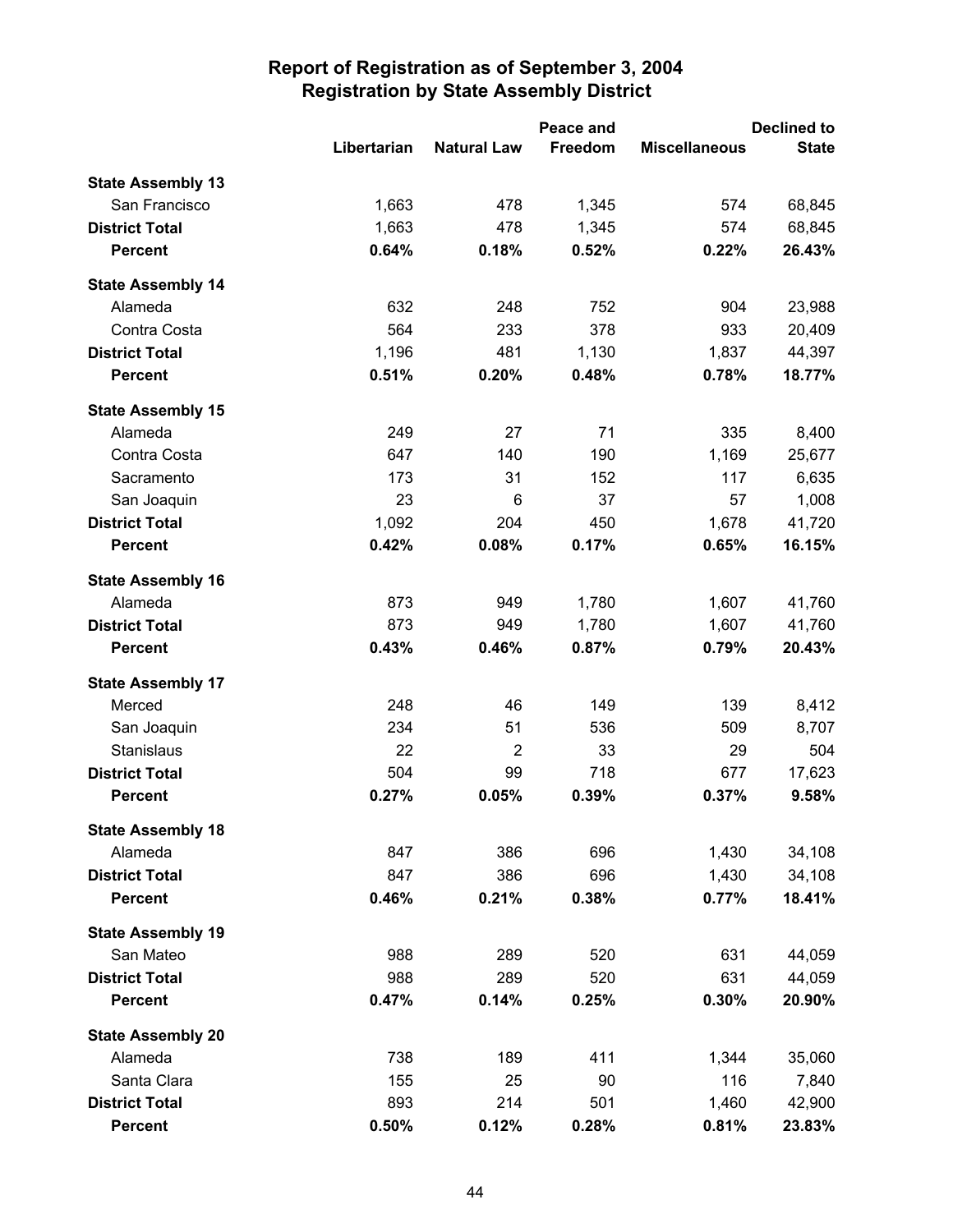|                          | <b>Total</b>      | <b>American</b>   |            |             |       |
|--------------------------|-------------------|-------------------|------------|-------------|-------|
|                          | <b>Registered</b> | <b>Democratic</b> | Republican | Independent | Green |
| <b>State Assembly 21</b> |                   |                   |            |             |       |
| San Mateo                | 105,818           | 49,561            | 31,707     | 1,751       | 1,238 |
| Santa Clara              | 139,129           | 59,565            | 45,147     | 1,929       | 1,643 |
| <b>District Total</b>    | 244,947           | 109,126           | 76,854     | 3,680       | 2,881 |
| <b>Percent</b>           |                   | 44.55%            | 31.38%     | 1.50%       | 1.18% |
| <b>State Assembly 22</b> |                   |                   |            |             |       |
| Santa Clara              | 199,886           | 86,803            | 53,430     | 3,521       | 2,033 |
| <b>District Total</b>    | 199,886           | 86,803            | 53,430     | 3,521       | 2,033 |
| <b>Percent</b>           |                   | 43.43%            | 26.73%     | 1.76%       | 1.02% |
| <b>State Assembly 23</b> |                   |                   |            |             |       |
| Santa Clara              | 154,557           | 78,589            | 33,363     | 3,269       | 1,209 |
| <b>District Total</b>    | 154,557           | 78,589            | 33,363     | 3,269       | 1,209 |
| <b>Percent</b>           |                   | 50.85%            | 21.59%     | 2.12%       | 0.78% |
| <b>State Assembly 24</b> |                   |                   |            |             |       |
| Santa Clara              | 233,178           | 104,795           | 70,770     | 4,764       | 2,050 |
| <b>District Total</b>    | 233,178           | 104,795           | 70,770     | 4,764       | 2,050 |
| <b>Percent</b>           |                   | 44.94%            | 30.35%     | 2.04%       | 0.88% |
| <b>State Assembly 25</b> |                   |                   |            |             |       |
| Calaveras                | 26,404            | 9,226             | 11,861     | 697         | 340   |
| Madera                   | 26,054            | 7,973             | 14,079     | 593         | 180   |
| Mariposa                 | 10,555            | 3,470             | 5,039      | 286         | 149   |
| Mono                     | 6,395             | 2,036             | 2,556      | 204         | 139   |
| Stanislaus               | 121,332           | 48,748            | 54,262     | 2,339       | 481   |
| Tuolumne                 | 31,565            | 11,881            | 13,874     | 840         | 303   |
| <b>District Total</b>    | 222,305           | 83,334            | 101,671    | 4,959       | 1,592 |
| <b>Percent</b>           |                   | 37.49%            | 45.73%     | 2.23%       | 0.72% |
| <b>State Assembly 26</b> |                   |                   |            |             |       |
| San Joaquin              | 109,303           | 43,516            | 51,291     | 1,776       | 384   |
| Stanislaus               | 81,113            | 36,718            | 32,881     | 1,447       | 299   |
| <b>District Total</b>    | 190,416           | 80,234            | 84,172     | 3,223       | 683   |
| <b>Percent</b>           |                   | 42.14%            | 44.20%     | 1.69%       | 0.36% |
| <b>State Assembly 27</b> |                   |                   |            |             |       |
| Monterey                 | 85,212            | 38,216            | 28,502     | 1,667       | 1,116 |
| Santa Clara              | 28,271            | 11,186            | 10,861     | 638         | 175   |
| Santa Cruz               | 119,458           | 61,656            | 25,940     | 1,990       | 5,162 |
| <b>District Total</b>    | 232,941           | 111,058           | 65,303     | 4,295       | 6,453 |
| <b>Percent</b>           |                   | 47.68%            | 28.03%     | 1.84%       | 2.77% |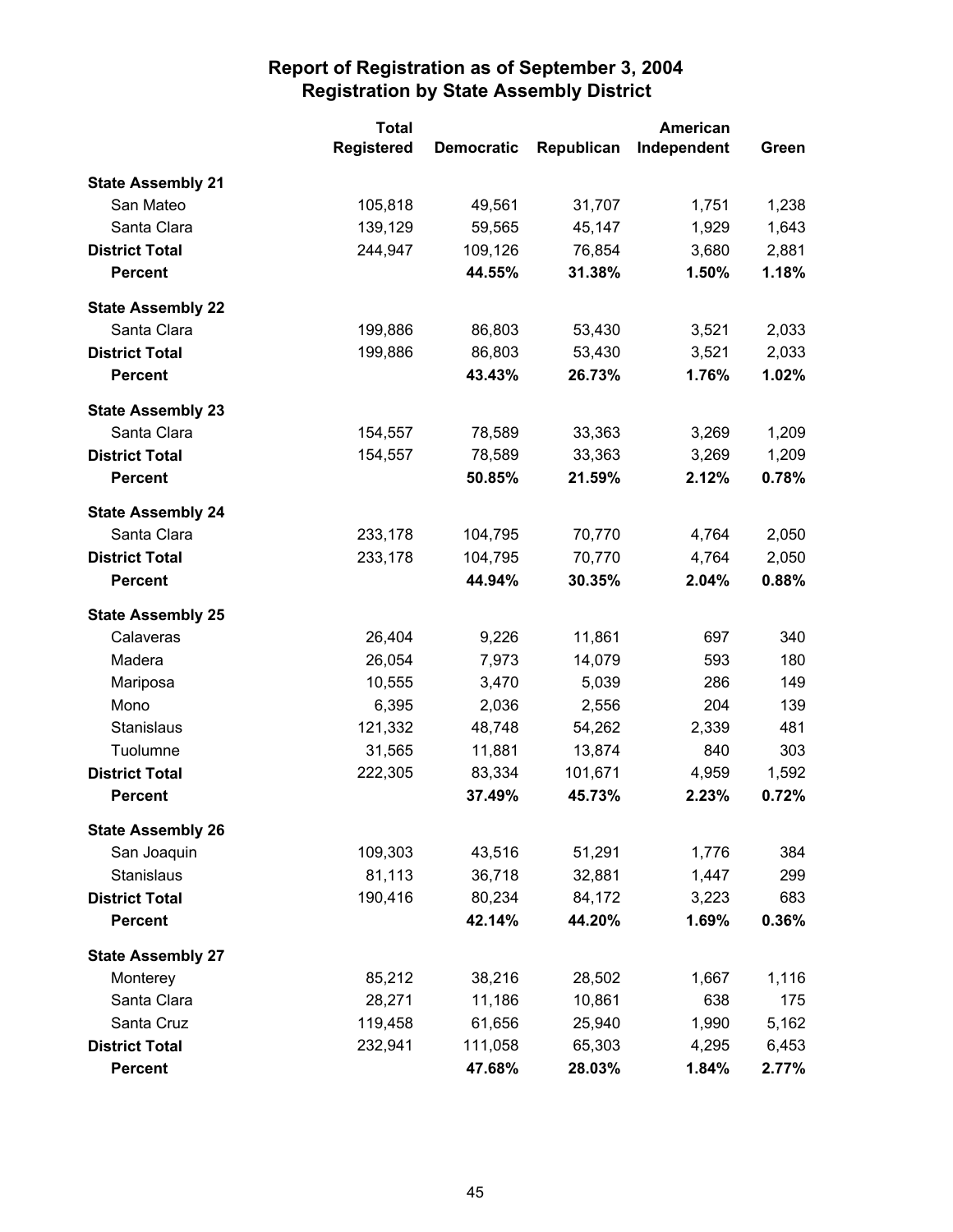|                          |             | Peace and          |         | <b>Declined to</b>   |              |  |
|--------------------------|-------------|--------------------|---------|----------------------|--------------|--|
|                          | Libertarian | <b>Natural Law</b> | Freedom | <b>Miscellaneous</b> | <b>State</b> |  |
| <b>State Assembly 21</b> |             |                    |         |                      |              |  |
| San Mateo                | 638         | 95                 | 296     | 319                  | 20,213       |  |
| Santa Clara              | 909         | 120                | 249     | 362                  | 29,205       |  |
| <b>District Total</b>    | 1,547       | 215                | 545     | 681                  | 49,418       |  |
| <b>Percent</b>           | 0.63%       | 0.09%              | 0.22%   | 0.28%                | 20.17%       |  |
| <b>State Assembly 22</b> |             |                    |         |                      |              |  |
| Santa Clara              | 1,557       | 193                | 640     | 673                  | 51,036       |  |
| <b>District Total</b>    | 1,557       | 193                | 640     | 673                  | 51,036       |  |
| <b>Percent</b>           | 0.78%       | 0.10%              | 0.32%   | 0.34%                | 25.53%       |  |
| <b>State Assembly 23</b> |             |                    |         |                      |              |  |
| Santa Clara              | 944         | 222                | 796     | 560                  | 35,605       |  |
| <b>District Total</b>    | 944         | 222                | 796     | 560                  | 35,605       |  |
| <b>Percent</b>           | 0.61%       | 0.14%              | 0.52%   | 0.36%                | 23.04%       |  |
| <b>State Assembly 24</b> |             |                    |         |                      |              |  |
| Santa Clara              | 1,620       | 251                | 725     | 807                  | 47,396       |  |
| <b>District Total</b>    | 1,620       | 251                | 725     | 807                  | 47,396       |  |
| <b>Percent</b>           | 0.69%       | 0.11%              | 0.31%   | 0.35%                | 20.33%       |  |
| <b>State Assembly 25</b> |             |                    |         |                      |              |  |
| Calaveras                | 339         | 21                 | 73      | 109                  | 3,738        |  |
| Madera                   | 151         | 18                 | 25      | 121                  | 2,914        |  |
| Mariposa                 | 73          | $\overline{7}$     | 31      | 169                  | 1,331        |  |
| Mono                     | 65          | 4                  | 17      | 0                    | 1,374        |  |
| Stanislaus               | 451         | 66                 | 648     | 1,134                | 13,203       |  |
| Tuolumne                 | 204         | 22                 | 81      | 184                  | 4,176        |  |
| <b>District Total</b>    | 1,283       | 138                | 875     | 1,717                | 26,736       |  |
| <b>Percent</b>           | 0.58%       | 0.06%              | 0.39%   | 0.77%                | 12.03%       |  |
| <b>State Assembly 26</b> |             |                    |         |                      |              |  |
| San Joaquin              | 344         | 56                 | 483     | 819                  | 10,634       |  |
| <b>Stanislaus</b>        | 279         | 62                 | 561     | 647                  | 8,219        |  |
| <b>District Total</b>    | 623         | 118                | 1,044   | 1,466                | 18,853       |  |
| <b>Percent</b>           | 0.33%       | 0.06%              | 0.55%   | 0.77%                | 9.90%        |  |
| <b>State Assembly 27</b> |             |                    |         |                      |              |  |
| Monterey                 | 446         | 79                 | 193     | 231                  | 14,762       |  |
| Santa Clara              | 189         | 27                 | 76      | 95                   | 5,024        |  |
| Santa Cruz               | 1,186       | 159                | 400     | 1,065                | 21,900       |  |
| <b>District Total</b>    | 1,821       | 265                | 669     | 1,391                | 41,686       |  |
| <b>Percent</b>           | 0.78%       | 0.11%              | 0.29%   | 0.60%                | 17.90%       |  |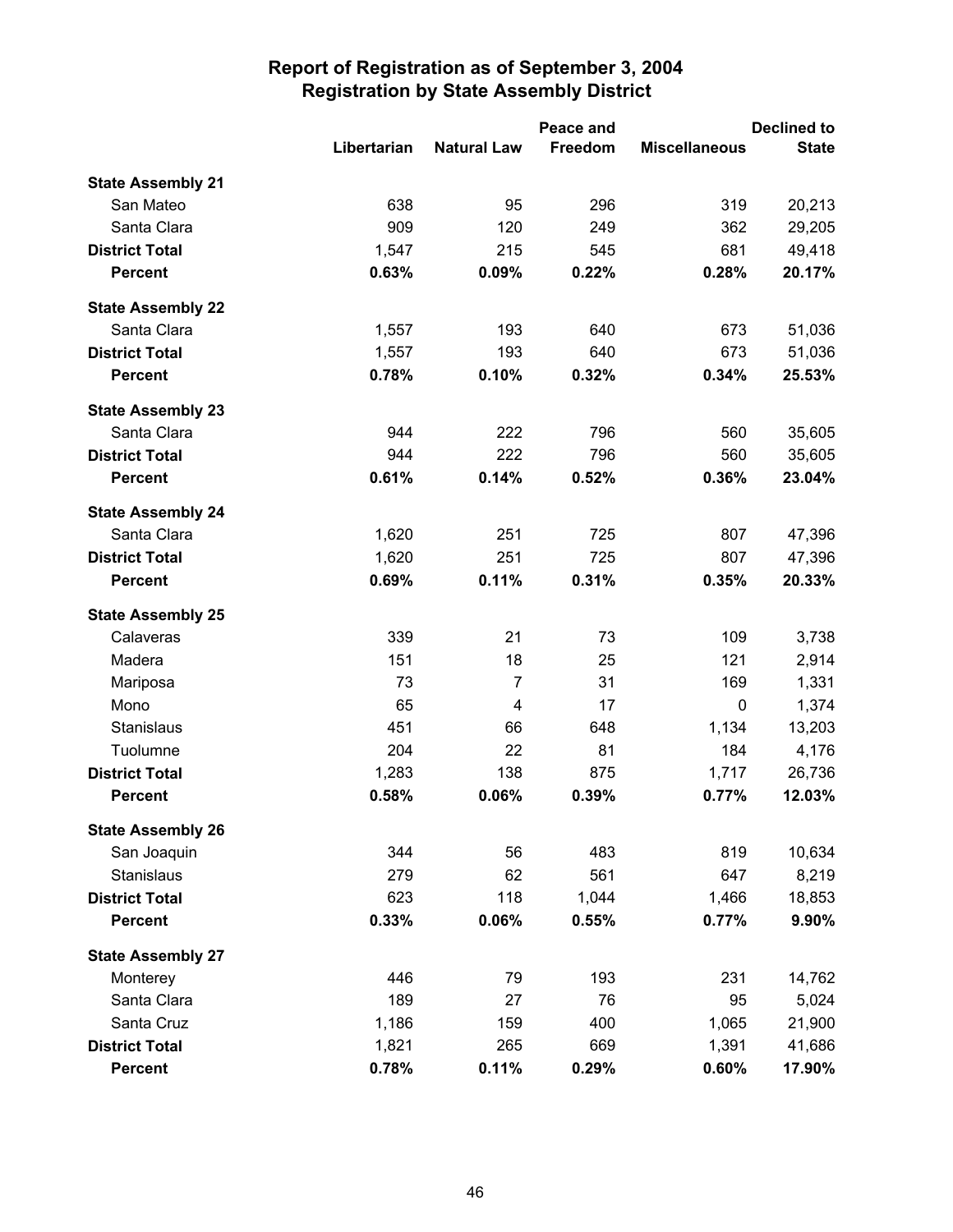|                          | <b>Total</b>      |                   |            | <b>American</b> |              |
|--------------------------|-------------------|-------------------|------------|-----------------|--------------|
|                          | <b>Registered</b> | <b>Democratic</b> | Republican | Independent     | Green        |
| <b>State Assembly 28</b> |                   |                   |            |                 |              |
| Monterey                 | 67,358            | 35,490            | 20,565     | 1,177           | 271          |
| San Benito               | 24,447            | 11,070            | 8,516      | 540             | 181          |
| Santa Clara              | 39,559            | 18,213            | 11,385     | 804             | 205          |
| Santa Cruz               | 18,163            | 11,173            | 3,566      | 257             | 186          |
| <b>District Total</b>    | 149,527           | 75,946            | 44,032     | 2,778           | 843          |
| <b>Percent</b>           |                   | 50.79%            | 29.45%     | 1.86%           | 0.56%        |
| <b>State Assembly 29</b> |                   |                   |            |                 |              |
| Fresno                   | 187,561           | 62,886            | 98,539     | 3,149           | 1,040        |
| Madera                   | 20,691            | 8,439             | 9,380      | 343             | 62           |
| Tulare                   | $\mathbf 0$       | 0                 | 0          | $\pmb{0}$       | 0            |
| <b>District Total</b>    | 208,252           | 71,325            | 107,919    | 3,492           | 1,102        |
| <b>Percent</b>           |                   | 34.25%            | 51.82%     | 1.68%           | 0.53%        |
| <b>State Assembly 30</b> |                   |                   |            |                 |              |
| Fresno                   | 14,424            | 4,919             | 7,490      | 286             | 36           |
| Kern                     | 52,590            | 31,599            | 14,990     | 944             | 61           |
| Kings                    | 48,159            | 18,456            | 23,131     | 931             | 121          |
| Tulare                   | 9,886             | 4,384             | 4,100      | 211             | 16           |
| <b>District Total</b>    | 125,059           | 59,358            | 49,711     | 2,372           | 234          |
| <b>Percent</b>           |                   | 47.46%            | 39.75%     | 1.90%           | 0.19%        |
| <b>State Assembly 31</b> |                   |                   |            |                 |              |
| Fresno                   | 131,706           | 65,599            | 50,478     | 1,935           | 661          |
| Tulare                   | 8,893             | 4,267             | 3,488      | 128             | 17           |
| <b>District Total</b>    | 140,599           | 69,866            | 53,966     | 2,063           | 678          |
| <b>Percent</b>           |                   | 49.69%            | 38.38%     | 1.47%           | 0.48%        |
| <b>State Assembly 32</b> |                   |                   |            |                 |              |
| Kern                     | 211,111           | 64,017            | 114,066    | 5,387           | 661          |
| San Bernardino           | 745               | 281               | 277        | 45              | $\mathbf{1}$ |
| <b>District Total</b>    | 211,856           | 64,298            | 114,343    | 5,432           | 662          |
| <b>Percent</b>           |                   | 30.35%            | 53.97%     | 2.56%           | 0.31%        |
| <b>State Assembly 33</b> |                   |                   |            |                 |              |
| San Luis Obispo          | 150,488           | 53,638            | 63,492     | 3,356           | 2,374        |
| Santa Barbara            | 71,181            | 25,642            | 31,640     | 1,623           | 331          |
| <b>District Total</b>    | 221,669           | 79,280            | 95,132     | 4,979           | 2,705        |
| <b>Percent</b>           |                   | 35.77%            | 42.92%     | 2.25%           | 1.22%        |
| <b>State Assembly 34</b> |                   |                   |            |                 |              |
| Inyo                     | 10,112            | 3,320             | 4,752      | 278             | 105          |
| Kern                     | 14,316            | 4,320             | 6,606      | 527             | 40           |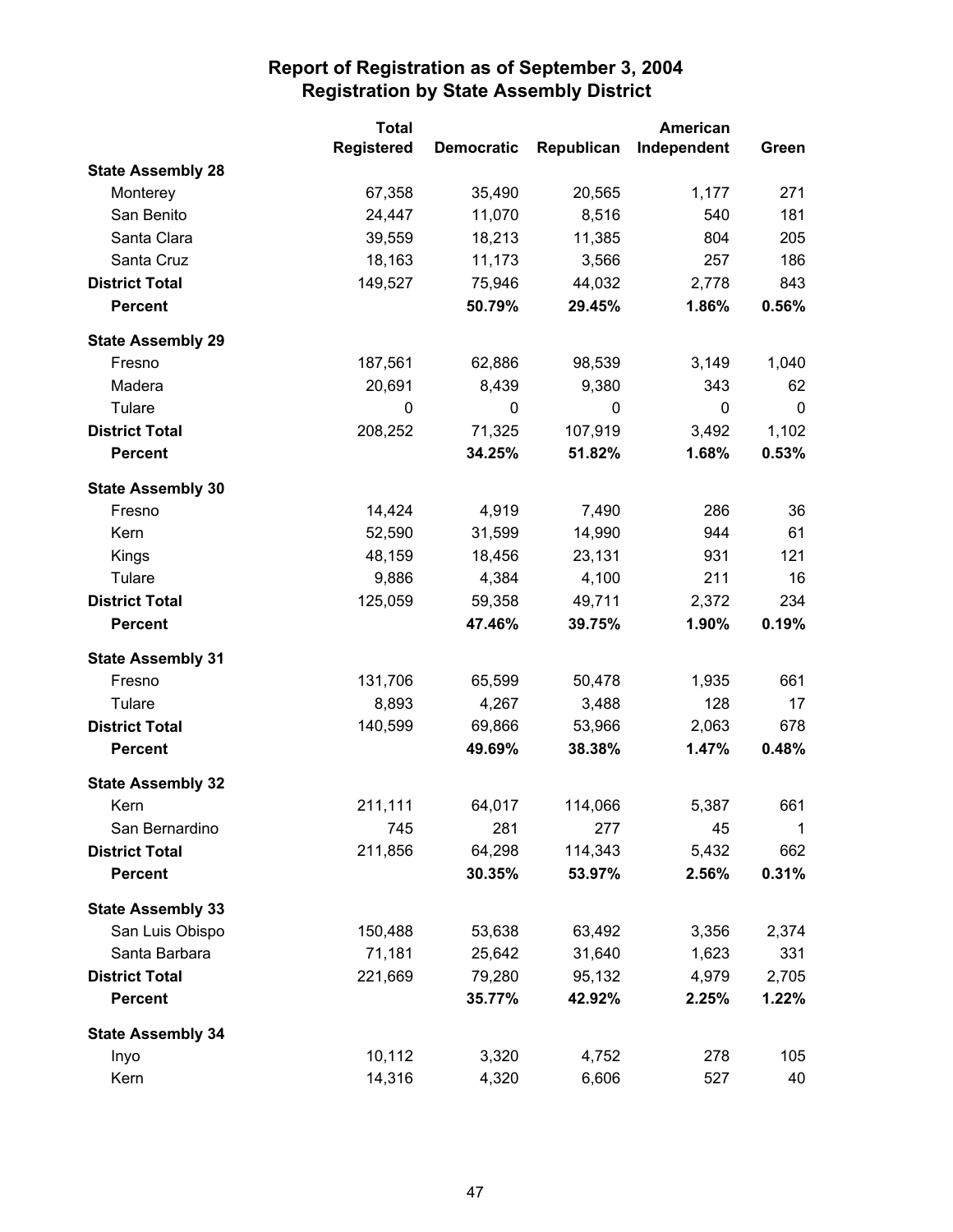|                          |             |                    | Peace and |                      | <b>Declined to</b> |
|--------------------------|-------------|--------------------|-----------|----------------------|--------------------|
|                          | Libertarian | <b>Natural Law</b> | Freedom   | <b>Miscellaneous</b> | <b>State</b>       |
| <b>State Assembly 28</b> |             |                    |           |                      |                    |
| Monterey                 | 238         | 69                 | 182       | 156                  | 9,210              |
| San Benito               | 141         | 19                 | 57        | 115                  | 3,808              |
| Santa Clara              | 231         | 51                 | 110       | 91                   | 8,469              |
| Santa Cruz               | 58          | 23                 | 87        | 85                   | 2,728              |
| <b>District Total</b>    | 668         | 162                | 436       | 447                  | 24,215             |
| <b>Percent</b>           | 0.45%       | 0.11%              | 0.29%     | 0.30%                | 16.19%             |
| <b>State Assembly 29</b> |             |                    |           |                      |                    |
| Fresno                   | 702         | 111                | 226       | 312                  | 20,596             |
| Madera                   | 55          | 18                 | 34        | 87                   | 2,273              |
| Tulare                   | $\mathbf 0$ | $\mathbf 0$        | 0         | 0                    | 0                  |
| <b>District Total</b>    | 757         | 129                | 260       | 399                  | 22,869             |
| <b>Percent</b>           | 0.36%       | 0.06%              | 0.12%     | 0.19%                | 10.98%             |
| <b>State Assembly 30</b> |             |                    |           |                      |                    |
| Fresno                   | 46          | 14                 | 29        | 23                   | 1,581              |
| Kern                     | 146         | 63                 | 160       | 86                   | 4,541              |
| Kings                    | 137         | 43                 | 29        | 499                  | 4,812              |
| Tulare                   | 36          | 16                 | 46        | 22                   | 1,055              |
| <b>District Total</b>    | 365         | 136                | 264       | 630                  | 11,989             |
| <b>Percent</b>           | 0.29%       | 0.11%              | 0.21%     | 0.50%                | 9.59%              |
| <b>State Assembly 31</b> |             |                    |           |                      |                    |
| Fresno                   | 384         | 100                | 246       | 212                  | 12,091             |
| Tulare                   | 17          | 11                 | 19        | 22                   | 924                |
| <b>District Total</b>    | 401         | 111                | 265       | 234                  | 13,015             |
| <b>Percent</b>           | 0.29%       | 0.08%              | 0.19%     | 0.17%                | 9.26%              |
| <b>State Assembly 32</b> |             |                    |           |                      |                    |
| Kern                     | 1,090       | 125                | 333       | 460                  | 24,972             |
| San Bernardino           | 9           | 1                  | 0         | 5                    | 126                |
| <b>District Total</b>    | 1,099       | 126                | 333       | 465                  | 25,098             |
| <b>Percent</b>           | 0.52%       | 0.06%              | 0.16%     | 0.22%                | 11.85%             |
| <b>State Assembly 33</b> |             |                    |           |                      |                    |
| San Luis Obispo          | 1,008       | 174                | 307       | 1,968                | 24,171             |
| Santa Barbara            | 379         | 50                 | 136       | 863                  | 10,517             |
| <b>District Total</b>    | 1,387       | 224                | 443       | 2,831                | 34,688             |
| <b>Percent</b>           | 0.63%       | 0.10%              | 0.20%     | 1.28%                | 15.65%             |
| <b>State Assembly 34</b> |             |                    |           |                      |                    |
| Inyo                     | 68          | 7                  | 27        | 64                   | 1,491              |
| Kern                     | 90          | 18                 | 40        | 42                   | 2,633              |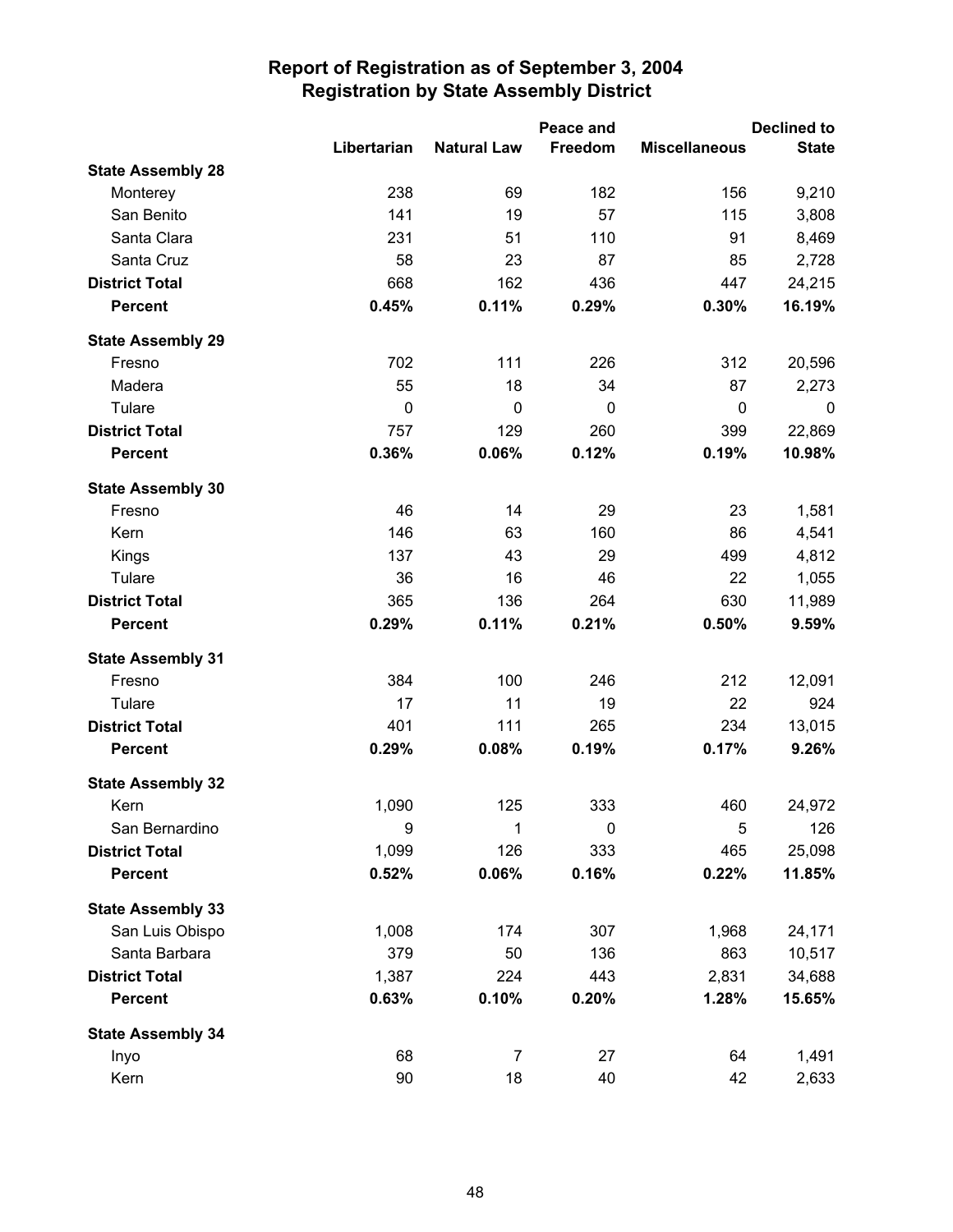|                          | <b>Total</b>      |                   |            | American    |       |
|--------------------------|-------------------|-------------------|------------|-------------|-------|
|                          | <b>Registered</b> | <b>Democratic</b> | Republican | Independent | Green |
| San Bernardino           | 20,339            | 7,932             | 7,789      | 841         | 62    |
| Tulare                   | 116,277           | 39,490            | 58,042     | 2,639       | 509   |
| <b>District Total</b>    | 161,044           | 55,062            | 77,189     | 4,285       | 716   |
| <b>Percent</b>           |                   | 34.19%            | 47.93%     | 2.66%       | 0.44% |
| <b>State Assembly 35</b> |                   |                   |            |             |       |
| Santa Barbara            | 123,829           | 52,600            | 39,548     | 2,226       | 2,904 |
| Ventura                  | 93,579            | 43,956            | 31,106     | 1,815       | 1,098 |
| <b>District Total</b>    | 217,408           | 96,556            | 70,654     | 4,041       | 4,002 |
| <b>Percent</b>           |                   | 44.41%            | 32.50%     | 1.86%       | 1.84% |
| <b>State Assembly 36</b> |                   |                   |            |             |       |
| Los Angeles              | 123,931           | 44,944            | 55,096     | 3,173       | 444   |
| San Bernardino           | 59,190            | 20,246            | 27,445     | 1,830       | 211   |
| <b>District Total</b>    | 183,121           | 65,190            | 82,541     | 5,003       | 655   |
| <b>Percent</b>           |                   | 35.60%            | 45.07%     | 2.73%       | 0.36% |
| <b>State Assembly 37</b> |                   |                   |            |             |       |
| Kern                     | 8                 | 1                 | 6          | 0           | 0     |
| Los Angeles              | 35,217            | 12,922            | 14,847     | 677         | 246   |
| Ventura                  | 196,193           | 66,508            | 89,994     | 3,940       | 1,613 |
| <b>District Total</b>    | 231,418           | 79,431            | 104,847    | 4,617       | 1,859 |
| <b>Percent</b>           |                   | 34.32%            | 45.31%     | 2.00%       | 0.80% |
| <b>State Assembly 38</b> |                   |                   |            |             |       |
| Los Angeles              | 186,981           | 67,237            | 81,777     | 3,482       | 1,084 |
| Ventura                  | 38,108            | 11,921            | 18,111     | 944         | 226   |
| <b>District Total</b>    | 225,089           | 79,158            | 99,888     | 4,426       | 1,310 |
| <b>Percent</b>           |                   | 35.17%            | 44.38%     | 1.97%       | 0.58% |
| <b>State Assembly 39</b> |                   |                   |            |             |       |
| Los Angeles              | 109,178           | 64,389            | 21,133     | 2,049       | 575   |
| <b>District Total</b>    | 109,178           | 64,389            | 21,133     | 2,049       | 575   |
| <b>Percent</b>           |                   | 58.98%            | 19.36%     | 1.88%       | 0.53% |
| <b>State Assembly 40</b> |                   |                   |            |             |       |
| Los Angeles              | 162,337           | 78,227            | 48,614     | 2,933       | 1,136 |
| <b>District Total</b>    | 162,337           | 78,227            | 48,614     | 2,933       | 1,136 |
| <b>Percent</b>           |                   | 48.19%            | 29.95%     | 1.81%       | 0.70% |
| <b>State Assembly 41</b> |                   |                   |            |             |       |
| Los Angeles              | 181,642           | 89,273            | 51,571     | 2,669       | 2,168 |
| Ventura                  | 51,230            | 23,026            | 17,389     | 1,075       | 388   |
| <b>District Total</b>    | 232,872           | 112,299           | 68,960     | 3,744       | 2,556 |
| <b>Percent</b>           |                   | 48.22%            | 29.61%     | 1.61%       | 1.10% |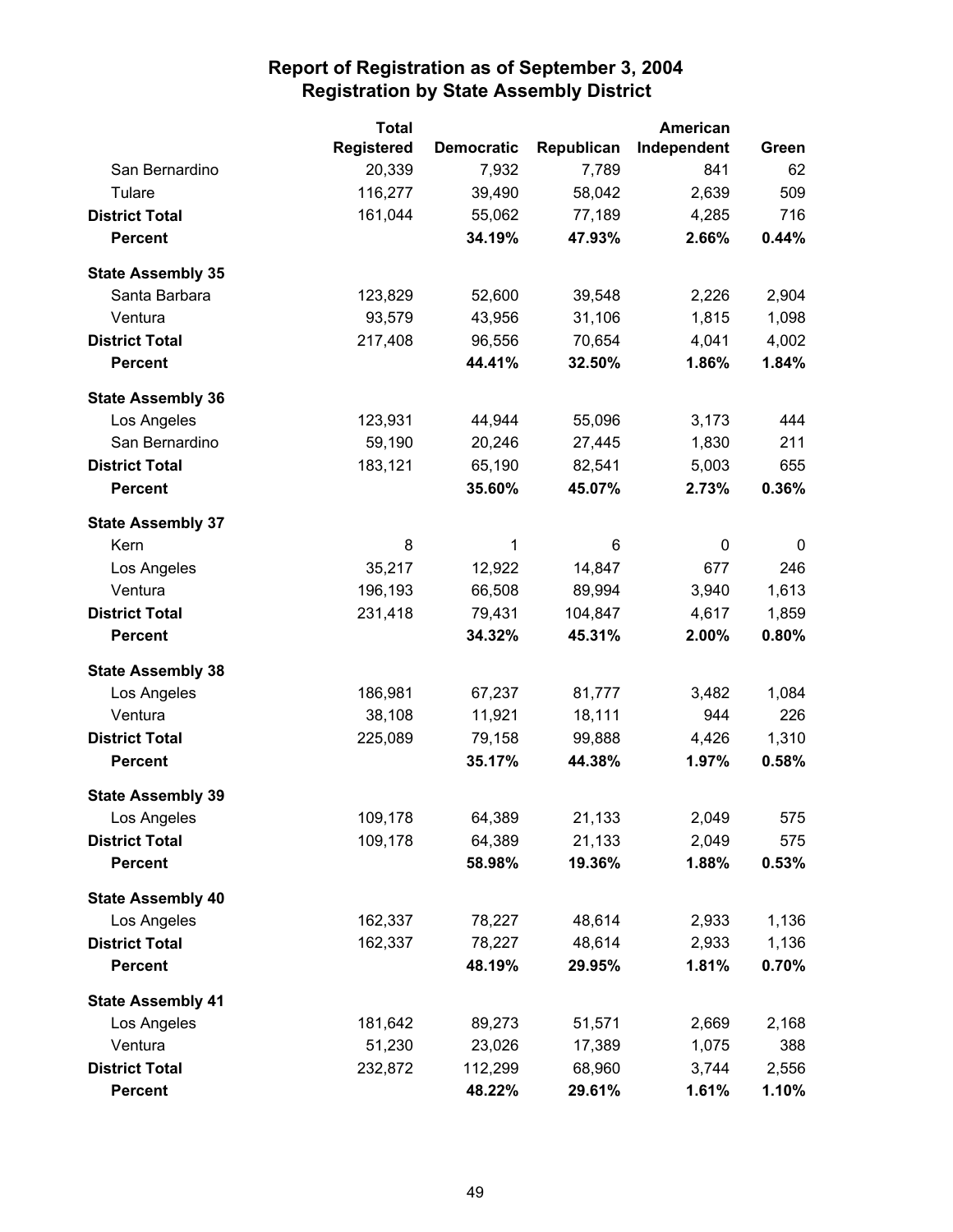|                          |             |                    | Peace and |                      | <b>Declined to</b> |
|--------------------------|-------------|--------------------|-----------|----------------------|--------------------|
|                          | Libertarian | <b>Natural Law</b> | Freedom   | <b>Miscellaneous</b> | <b>State</b>       |
| San Bernardino           | 147         | 14                 | 52        | 121                  | 3,381              |
| Tulare                   | 454         | 116                | 257       | 298                  | 14,472             |
| <b>District Total</b>    | 759         | 155                | 376       | 525                  | 21,977             |
| <b>Percent</b>           | 0.47%       | 0.10%              | 0.23%     | 0.33%                | 13.65%             |
| <b>State Assembly 35</b> |             |                    |           |                      |                    |
| Santa Barbara            | 821         | 146                | 222       | 1,548                | 23,814             |
| Ventura                  | 529         | 162                | 295       | 799                  | 13,819             |
| <b>District Total</b>    | 1,350       | 308                | 517       | 2,347                | 37,633             |
| <b>Percent</b>           | 0.62%       | 0.14%              | 0.24%     | 1.08%                | 17.31%             |
| <b>State Assembly 36</b> |             |                    |           |                      |                    |
| Los Angeles              | 587         | 211                | 338       | 736                  | 18,402             |
| San Bernardino           | 364         | 52                 | 165       | 391                  | 8,486              |
| <b>District Total</b>    | 951         | 263                | 503       | 1,127                | 26,888             |
| <b>Percent</b>           | 0.52%       | 0.14%              | 0.27%     | 0.62%                | 14.68%             |
| <b>State Assembly 37</b> |             |                    |           |                      |                    |
| Kern                     | 1           | 0                  | 0         | 0                    | 0                  |
| Los Angeles              | 215         | 45                 | 123       | 277                  | 5,865              |
| Ventura                  | 1,138       | 263                | 366       | 1,690                | 30,681             |
| <b>District Total</b>    | 1,354       | 308                | 489       | 1,967                | 36,546             |
| <b>Percent</b>           | 0.59%       | 0.13%              | 0.21%     | 0.85%                | 15.79%             |
| <b>State Assembly 38</b> |             |                    |           |                      |                    |
| Los Angeles              | 1,125       | 204                | 487       | 1,437                | 30,148             |
| Ventura                  | 280         | 39                 | 79        | 272                  | 6,236              |
| <b>District Total</b>    | 1,405       | 243                | 566       | 1,709                | 36,384             |
| <b>Percent</b>           | 0.62%       | 0.11%              | 0.25%     | 0.76%                | 16.16%             |
| <b>State Assembly 39</b> |             |                    |           |                      |                    |
| Los Angeles              | 496         | 256                | 896       | 684                  | 18,700             |
| <b>District Total</b>    | 496         | 256                | 896       | 684                  | 18,700             |
| <b>Percent</b>           | 0.45%       | 0.23%              | 0.82%     | 0.63%                | 17.13%             |
| <b>State Assembly 40</b> |             |                    |           |                      |                    |
| Los Angeles              | 921         | 274                | 921       | 1,280                | 28,031             |
| <b>District Total</b>    | 921         | 274                | 921       | 1,280                | 28,031             |
| <b>Percent</b>           | 0.57%       | 0.17%              | 0.57%     | 0.79%                | 17.27%             |
| <b>State Assembly 41</b> |             |                    |           |                      |                    |
| Los Angeles              | 1,105       | 266                | 603       | 1,655                | 32,332             |
| Ventura                  | 264         | 92                 | 152       | 397                  | 8,447              |
| <b>District Total</b>    | 1,369       | 358                | 755       | 2,052                | 40,779             |
| <b>Percent</b>           | 0.59%       | 0.15%              | 0.32%     | 0.88%                | 17.51%             |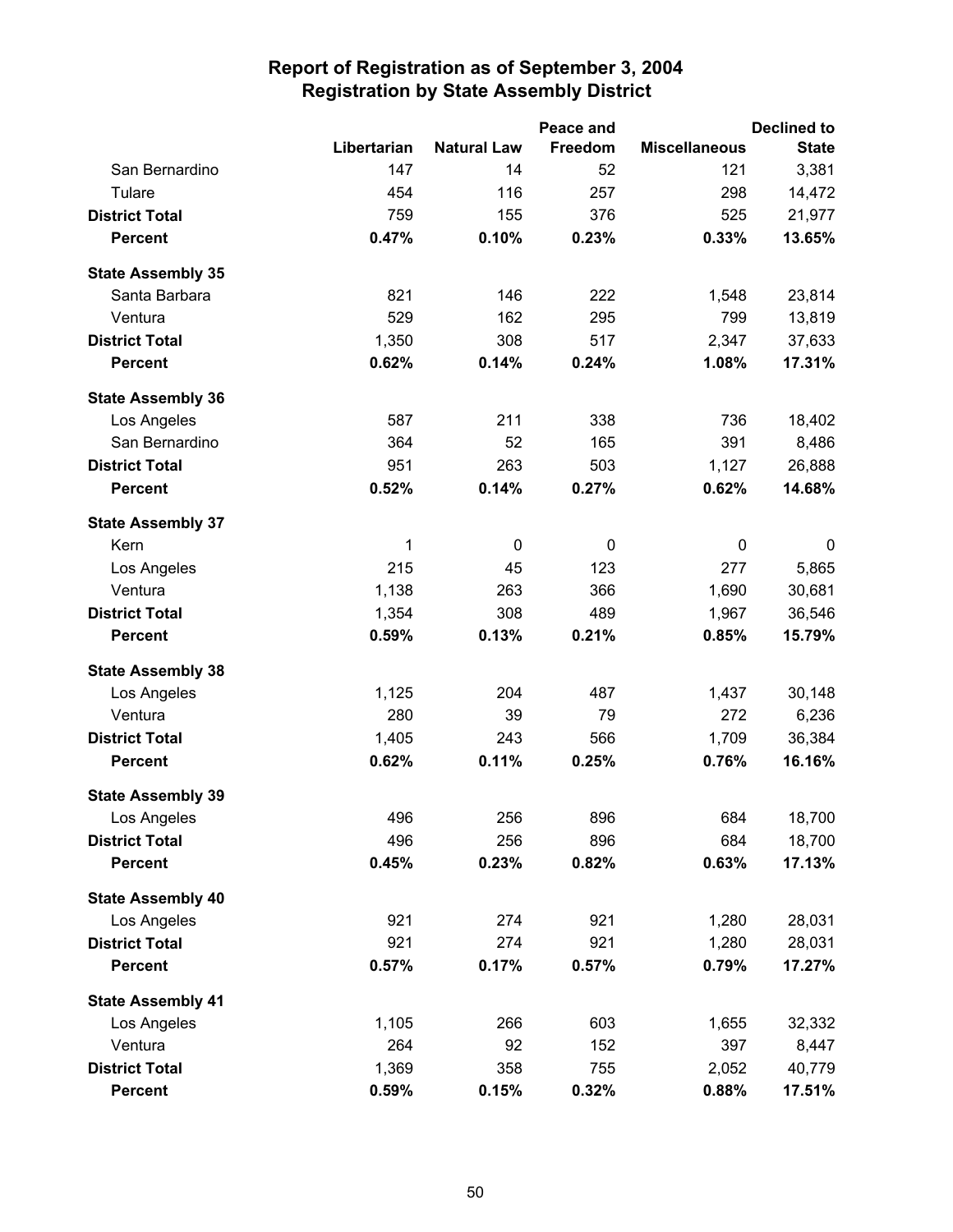|                          | <b>Total</b>      |                   | <b>American</b> |             |       |
|--------------------------|-------------------|-------------------|-----------------|-------------|-------|
|                          | <b>Registered</b> | <b>Democratic</b> | Republican      | Independent | Green |
| <b>State Assembly 42</b> |                   |                   |                 |             |       |
| Los Angeles              | 243,390           | 132,421           | 50,861          | 3,563       | 2,475 |
| <b>District Total</b>    | 243,390           | 132,421           | 50,861          | 3,563       | 2,475 |
| <b>Percent</b>           |                   | 54.41%            | 20.90%          | 1.46%       | 1.02% |
| <b>State Assembly 43</b> |                   |                   |                 |             |       |
| Los Angeles              | 182,174           | 80,837            | 57,230          | 3,289       | 1,742 |
| <b>District Total</b>    | 182,174           | 80,837            | 57,230          | 3,289       | 1,742 |
| <b>Percent</b>           |                   | 44.37%            | 31.42%          | 1.81%       | 0.96% |
| <b>State Assembly 44</b> |                   |                   |                 |             |       |
| Los Angeles              | 211,508           | 96,195            | 69,127          | 2,831       | 1,779 |
| <b>District Total</b>    | 211,508           | 96,195            | 69,127          | 2,831       | 1,779 |
| <b>Percent</b>           |                   | 45.48%            | 32.68%          | 1.34%       | 0.84% |
| <b>State Assembly 45</b> |                   |                   |                 |             |       |
| Los Angeles              | 120,032           | 70,227            | 18,782          | 1,982       | 1,621 |
| <b>District Total</b>    | 120,032           | 70,227            | 18,782          | 1,982       | 1,621 |
| <b>Percent</b>           |                   | 58.51%            | 15.65%          | 1.65%       | 1.35% |
| <b>State Assembly 46</b> |                   |                   |                 |             |       |
| Los Angeles              | 82,329            | 54,343            | 9,517           | 1,396       | 507   |
| <b>District Total</b>    | 82,329            | 54,343            | 9,517           | 1,396       | 507   |
| <b>Percent</b>           |                   | 66.01%            | 11.56%          | 1.70%       | 0.62% |
| <b>State Assembly 47</b> |                   |                   |                 |             |       |
| Los Angeles              | 195,477           | 128,478           | 24,908          | 2,635       | 1,889 |
| <b>District Total</b>    | 195,477           | 128,478           | 24,908          | 2,635       | 1,889 |
| <b>Percent</b>           |                   | 65.73%            | 12.74%          | 1.35%       | 0.97% |
| <b>State Assembly 48</b> |                   |                   |                 |             |       |
| Los Angeles              | 118,461           | 85,049            | 9,889           | 1,830       | 754   |
| <b>District Total</b>    | 118,461           | 85,049            | 9,889           | 1,830       | 754   |
| <b>Percent</b>           |                   | 71.79%            | 8.35%           | 1.54%       | 0.64% |
| <b>State Assembly 49</b> |                   |                   |                 |             |       |
| Los Angeles              | 141,151           | 66,050            | 37,120          | 2,151       | 592   |
| <b>District Total</b>    | 141,151           | 66,050            | 37,120          | 2,151       | 592   |
| <b>Percent</b>           |                   | 46.79%            | 26.30%          | 1.52%       | 0.42% |
| <b>State Assembly 50</b> |                   |                   |                 |             |       |
| Los Angeles              | 115,429           | 71,196            | 20,666          | 2,031       | 468   |
| <b>District Total</b>    | 115,429           | 71,196            | 20,666          | 2,031       | 468   |
| <b>Percent</b>           |                   | 61.68%            | 17.90%          | 1.76%       | 0.41% |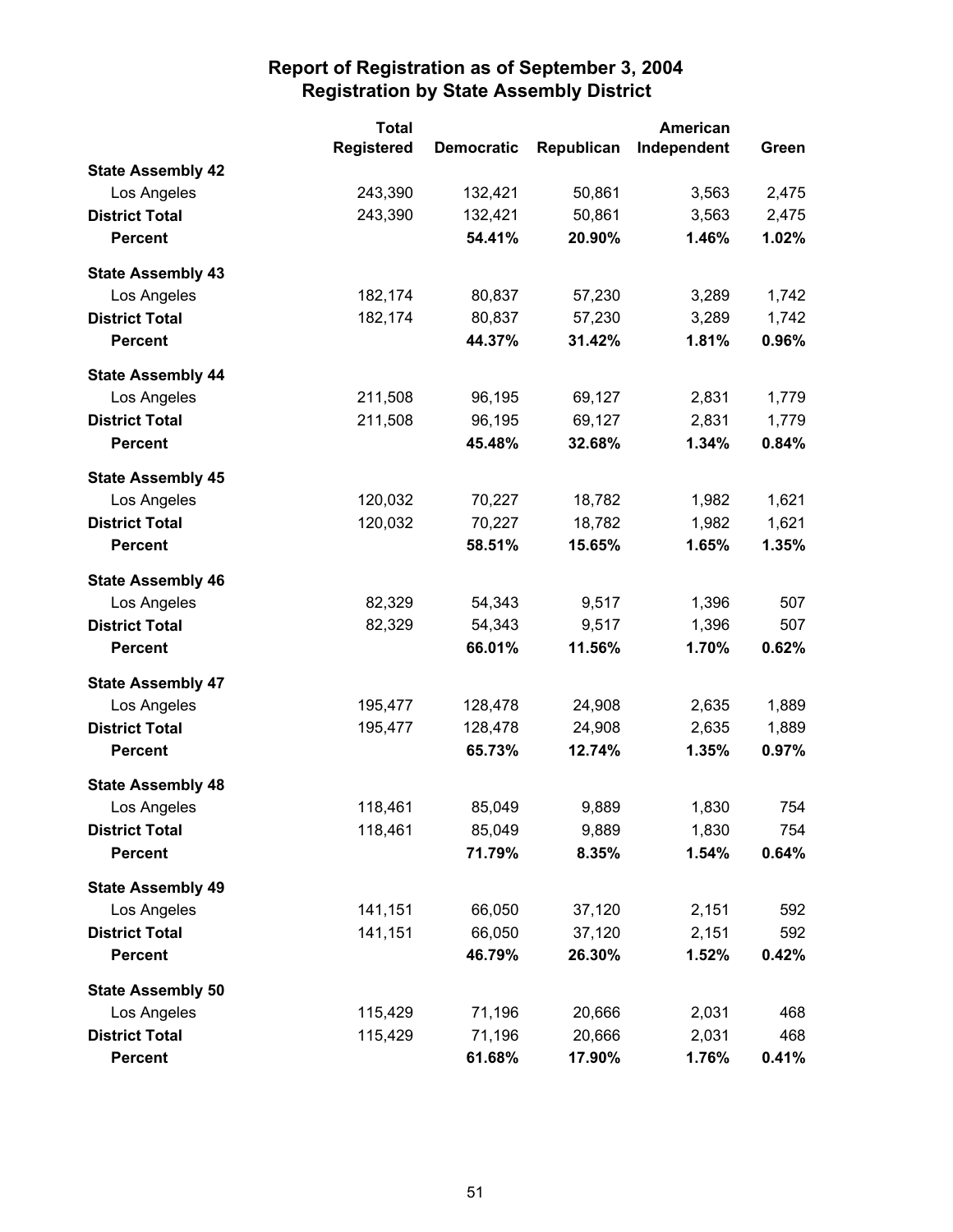|                          |             |                    | Peace and |                      | <b>Declined to</b> |
|--------------------------|-------------|--------------------|-----------|----------------------|--------------------|
|                          | Libertarian | <b>Natural Law</b> | Freedom   | <b>Miscellaneous</b> | <b>State</b>       |
| <b>State Assembly 42</b> |             |                    |           |                      |                    |
| Los Angeles              | 1,507       | 293                | 650       | 2,157                | 49,463             |
| <b>District Total</b>    | 1,507       | 293                | 650       | 2,157                | 49,463             |
| <b>Percent</b>           | 0.62%       | 0.12%              | 0.27%     | 0.89%                | 20.32%             |
| <b>State Assembly 43</b> |             |                    |           |                      |                    |
| Los Angeles              | 1,138       | 305                | 872       | 1,550                | 35,211             |
| <b>District Total</b>    | 1,138       | 305                | 872       | 1,550                | 35,211             |
| <b>Percent</b>           | 0.62%       | 0.17%              | 0.48%     | 0.85%                | 19.33%             |
| <b>State Assembly 44</b> |             |                    |           |                      |                    |
| Los Angeles              | 978         | 390                | 1,101     | 1,369                | 37,738             |
| <b>District Total</b>    | 978         | 390                | 1,101     | 1,369                | 37,738             |
| <b>Percent</b>           | 0.46%       | 0.18%              | 0.52%     | 0.65%                | 17.84%             |
| <b>State Assembly 45</b> |             |                    |           |                      |                    |
| Los Angeles              | 723         | 275                | 1,504     | 848                  | 24,070             |
| <b>District Total</b>    | 723         | 275                | 1,504     | 848                  | 24,070             |
| <b>Percent</b>           | 0.60%       | 0.23%              | 1.25%     | 0.71%                | 20.05%             |
| <b>State Assembly 46</b> |             |                    |           |                      |                    |
| Los Angeles              | 319         | 291                | 1,853     | 373                  | 13,730             |
| <b>District Total</b>    | 319         | 291                | 1,853     | 373                  | 13,730             |
| <b>Percent</b>           | 0.39%       | 0.35%              | 2.25%     | 0.45%                | 16.68%             |
| <b>State Assembly 47</b> |             |                    |           |                      |                    |
| Los Angeles              | 821         | 761                | 1,098     | 1,353                | 33,534             |
| <b>District Total</b>    | 821         | 761                | 1,098     | 1,353                | 33,534             |
| <b>Percent</b>           | 0.42%       | 0.39%              | 0.56%     | 0.69%                | 17.15%             |
| <b>State Assembly 48</b> |             |                    |           |                      |                    |
| Los Angeles              | 317         | 1,025              | 1,433     | 613                  | 17,551             |
| <b>District Total</b>    | 317         | 1,025              | 1,433     | 613                  | 17,551             |
| <b>Percent</b>           | 0.27%       | 0.87%              | 1.21%     | 0.52%                | 14.82%             |
| <b>State Assembly 49</b> |             |                    |           |                      |                    |
| Los Angeles              | 454         | 241                | 1,362     | 779                  | 32,402             |
| <b>District Total</b>    | 454         | 241                | 1,362     | 779                  | 32,402             |
| <b>Percent</b>           | 0.32%       | 0.17%              | 0.96%     | 0.55%                | 22.96%             |
| <b>State Assembly 50</b> |             |                    |           |                      |                    |
| Los Angeles              | 421         | 410                | 1,923     | 475                  | 17,839             |
| <b>District Total</b>    | 421         | 410                | 1,923     | 475                  | 17,839             |
| <b>Percent</b>           | 0.36%       | 0.36%              | 1.67%     | 0.41%                | 15.45%             |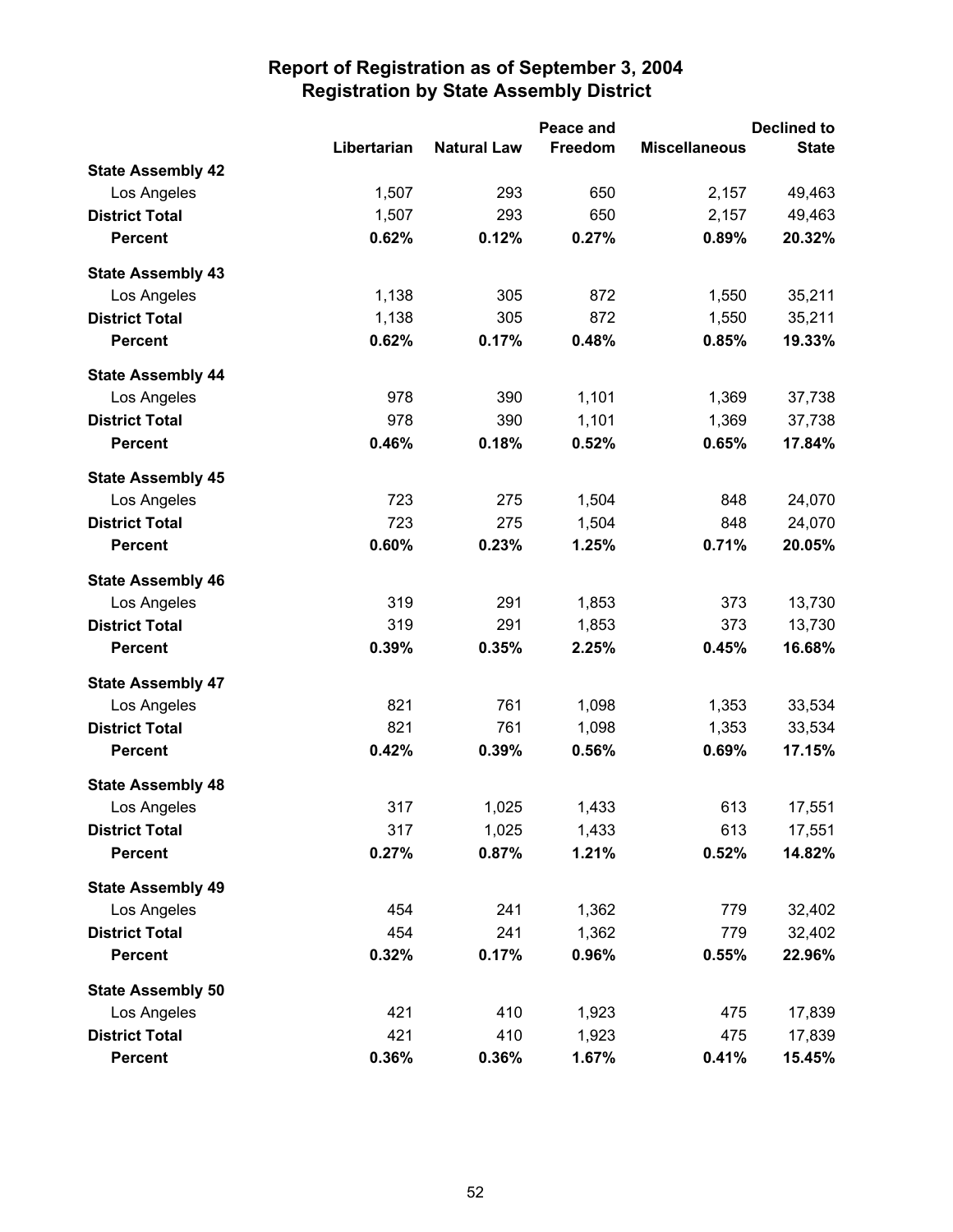|                          | <b>Total</b>      |                   | American   |             |       |
|--------------------------|-------------------|-------------------|------------|-------------|-------|
|                          | <b>Registered</b> | <b>Democratic</b> | Republican | Independent | Green |
| <b>State Assembly 51</b> |                   |                   |            |             |       |
| Los Angeles              | 154,465           | 98,415            | 26,030     | 2,497       | 734   |
| <b>District Total</b>    | 154,465           | 98,415            | 26,030     | 2,497       | 734   |
| <b>Percent</b>           |                   | 63.71%            | 16.85%     | 1.62%       | 0.48% |
| <b>State Assembly 52</b> |                   |                   |            |             |       |
| Los Angeles              | 118,605           | 86,321            | 10,070     | 2,099       | 740   |
| <b>District Total</b>    | 118,605           | 86,321            | 10,070     | 2,099       | 740   |
| <b>Percent</b>           |                   | 72.78%            | 8.49%      | 1.77%       | 0.62% |
| <b>State Assembly 53</b> |                   |                   |            |             |       |
| Los Angeles              | 233,109           | 95,371            | 81,893     | 3,795       | 2,323 |
| <b>District Total</b>    | 233,109           | 95,371            | 81,893     | 3,795       | 2,323 |
| <b>Percent</b>           |                   | 40.91%            | 35.13%     | 1.63%       | 1.00% |
| <b>State Assembly 54</b> |                   |                   |            |             |       |
| Los Angeles              | 215,292           | 93,889            | 76,857     | 3,556       | 2,063 |
| <b>District Total</b>    | 215,292           | 93,889            | 76,857     | 3,556       | 2,063 |
| <b>Percent</b>           |                   | 43.61%            | 35.70%     | 1.65%       | 0.96% |
| <b>State Assembly 55</b> |                   |                   |            |             |       |
| Los Angeles              | 160,838           | 88,419            | 39,405     | 2,846       | 749   |
| <b>District Total</b>    | 160,838           | 88,419            | 39,405     | 2,846       | 749   |
| <b>Percent</b>           |                   | 54.97%            | 24.50%     | 1.77%       | 0.47% |
| <b>State Assembly 56</b> |                   |                   |            |             |       |
| Los Angeles              | 128,797           | 67,002            | 34,658     | 2,151       | 468   |
| Orange                   | 32,079            | 12,554            | 12,580     | 761         | 140   |
| <b>District Total</b>    | 160,876           | 79,556            | 47,238     | 2,912       | 608   |
| <b>Percent</b>           |                   | 49.45%            | 29.36%     | 1.81%       | 0.38% |
| <b>State Assembly 57</b> |                   |                   |            |             |       |
| Los Angeles              | 154,549           | 78,380            | 44,936     | 2,853       | 570   |
| <b>District Total</b>    | 154,549           | 78,380            | 44,936     | 2,853       | 570   |
| <b>Percent</b>           |                   | 50.72%            | 29.08%     | 1.85%       | 0.37% |
| <b>State Assembly 58</b> |                   |                   |            |             |       |
| Los Angeles              | 164,148           | 87,313            | 45,146     | 2,450       | 654   |
| <b>District Total</b>    | 164,148           | 87,313            | 45,146     | 2,450       | 654   |
| <b>Percent</b>           |                   | 53.19%            | 27.50%     | 1.49%       | 0.40% |
| <b>State Assembly 59</b> |                   |                   |            |             |       |
| Los Angeles              | 119,222           | 40,735            | 55,455     | 1,984       | 996   |
| San Bernardino           | 107,957           | 34,565            | 53,601     | 2,988       | 433   |
| <b>District Total</b>    | 227,179           | 75,300            | 109,056    | 4,972       | 1,429 |
| <b>Percent</b>           |                   | 33.15%            | 48.00%     | 2.19%       | 0.63% |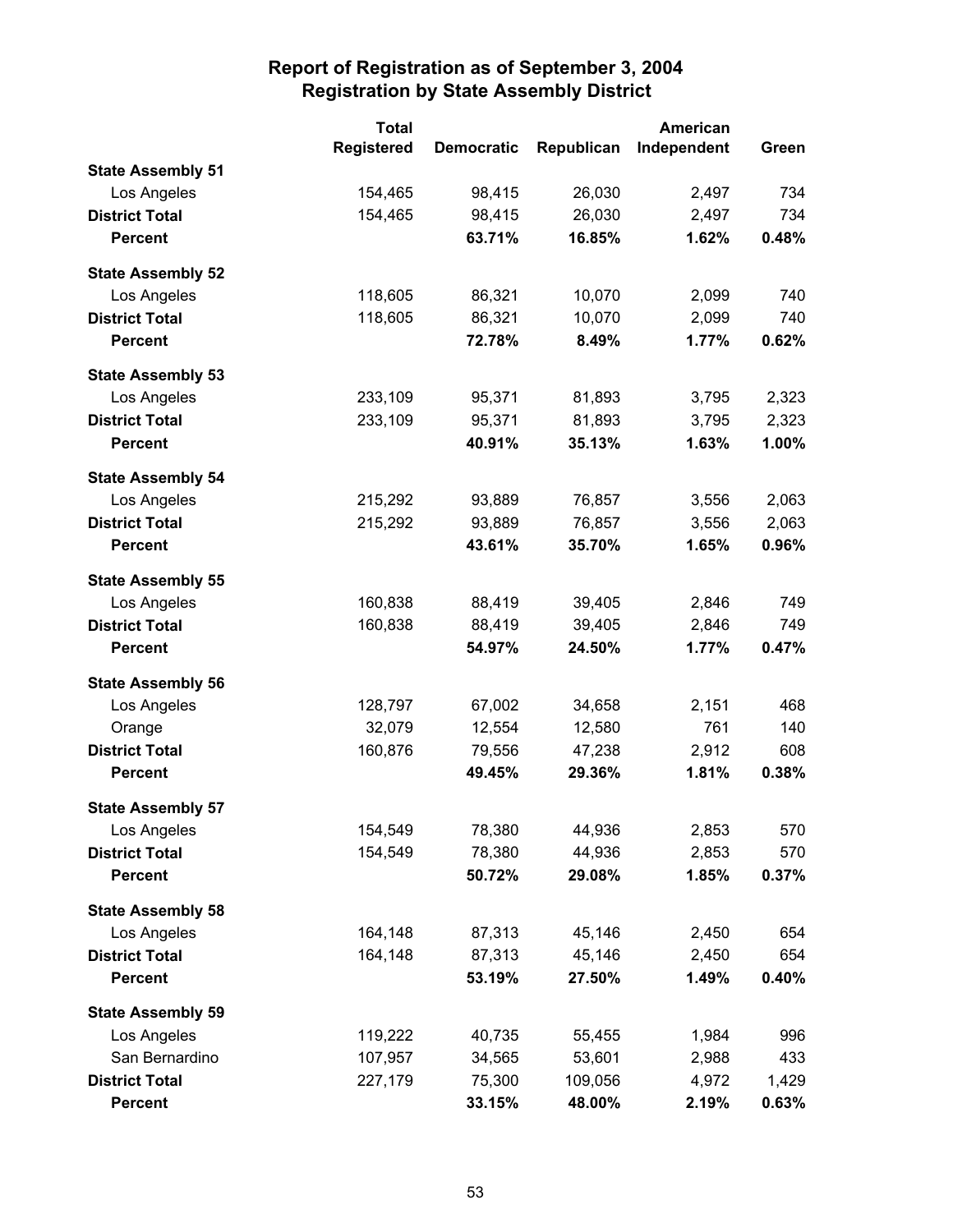|                          |             |                    | Peace and |                      | <b>Declined to</b> |
|--------------------------|-------------|--------------------|-----------|----------------------|--------------------|
|                          | Libertarian | <b>Natural Law</b> | Freedom   | <b>Miscellaneous</b> | <b>State</b>       |
| <b>State Assembly 51</b> |             |                    |           |                      |                    |
| Los Angeles              | 540         | 1,107              | 1,281     | 856                  | 23,005             |
| <b>District Total</b>    | 540         | 1,107              | 1,281     | 856                  | 23,005             |
| <b>Percent</b>           | 0.35%       | 0.72%              | 0.83%     | 0.55%                | 14.89%             |
| <b>State Assembly 52</b> |             |                    |           |                      |                    |
| Los Angeles              | 306         | 1,314              | 2,172     | 431                  | 15,152             |
| <b>District Total</b>    | 306         | 1,314              | 2,172     | 431                  | 15,152             |
| <b>Percent</b>           | 0.26%       | 1.11%              | 1.83%     | 0.36%                | 12.78%             |
| <b>State Assembly 53</b> |             |                    |           |                      |                    |
| Los Angeles              | 1,569       | 390                | 1,019     | 1,999                | 44,750             |
| <b>District Total</b>    | 1,569       | 390                | 1,019     | 1,999                | 44,750             |
| <b>Percent</b>           | 0.67%       | 0.17%              | 0.44%     | 0.86%                | 19.20%             |
| <b>State Assembly 54</b> |             |                    |           |                      |                    |
| Los Angeles              | 1,326       | 419                | 1,345     | 1,435                | 34,402             |
| <b>District Total</b>    | 1,326       | 419                | 1,345     | 1,435                | 34,402             |
| <b>Percent</b>           | 0.62%       | 0.19%              | 0.62%     | 0.67%                | 15.98%             |
| <b>State Assembly 55</b> |             |                    |           |                      |                    |
| Los Angeles              | 734         | 566                | 1,610     | 851                  | 25,658             |
| <b>District Total</b>    | 734         | 566                | 1,610     | 851                  | 25,658             |
| <b>Percent</b>           | 0.46%       | 0.35%              | 1.00%     | 0.53%                | 15.95%             |
| <b>State Assembly 56</b> |             |                    |           |                      |                    |
| Los Angeles              | 474         | 289                | 1,423     | 634                  | 21,698             |
| Orange                   | 196         | 53                 | 161       | 148                  | 5,486              |
| <b>District Total</b>    | 670         | 342                | 1,584     | 782                  | 27,184             |
| <b>Percent</b>           | 0.42%       | 0.21%              | 0.98%     | 0.49%                | 16.90%             |
| <b>State Assembly 57</b> |             |                    |           |                      |                    |
| Los Angeles              | 601         | 287                | 1,246     | 773                  | 24,903             |
| <b>District Total</b>    | 601         | 287                | 1,246     | 773                  | 24,903             |
| <b>Percent</b>           | 0.39%       | 0.19%              | 0.81%     | 0.50%                | 16.11%             |
| <b>State Assembly 58</b> |             |                    |           |                      |                    |
| Los Angeles              | 516         | 306                | 1,952     | 797                  | 25,014             |
| <b>District Total</b>    | 516         | 306                | 1,952     | 797                  | 25,014             |
| <b>Percent</b>           | 0.31%       | 0.19%              | 1.19%     | 0.49%                | 15.24%             |
| <b>State Assembly 59</b> |             |                    |           |                      |                    |
| Los Angeles              | 673         | 150                | 420       | 753                  | 18,056             |
| San Bernardino           | 620         | 109                | 336       | 632                  | 14,673             |
| <b>District Total</b>    | 1,293       | 259                | 756       | 1,385                | 32,729             |
| <b>Percent</b>           | 0.57%       | 0.11%              | 0.33%     | 0.61%                | 14.41%             |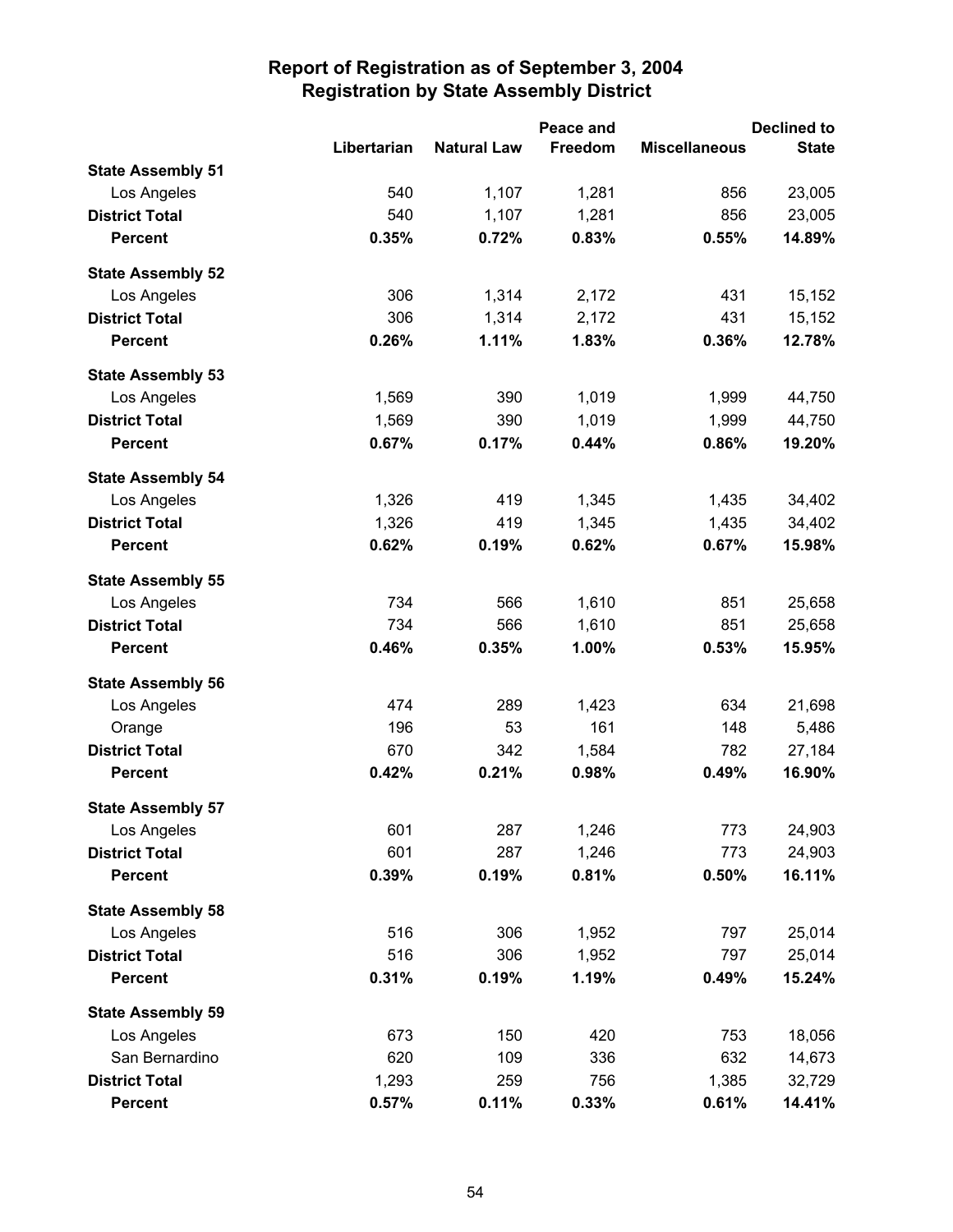|                          | <b>Total</b>      |                   | <b>American</b> |             |       |
|--------------------------|-------------------|-------------------|-----------------|-------------|-------|
|                          | <b>Registered</b> | <b>Democratic</b> | Republican      | Independent | Green |
| <b>State Assembly 60</b> |                   |                   |                 |             |       |
| Los Angeles              | 89,028            | 30,870            | 36,558          | 1,341       | 310   |
| Orange                   | 94,664            | 24,979            | 52,901          | 1,680       | 376   |
| San Bernardino           | 31,322            | 10,223            | 14,607          | 566         | 82    |
| <b>District Total</b>    | 215,014           | 66,072            | 104,066         | 3,587       | 768   |
| <b>Percent</b>           |                   | 30.73%            | 48.40%          | 1.67%       | 0.36% |
| <b>State Assembly 61</b> |                   |                   |                 |             |       |
| Los Angeles              | 44,032            | 23,855            | 10,962          | 810         | 235   |
| San Bernardino           | 90,314            | 40,680            | 33,745          | 1,800       | 368   |
| <b>District Total</b>    | 134,346           | 64,535            | 44,707          | 2,610       | 603   |
| <b>Percent</b>           |                   | 48.04%            | 33.28%          | 1.94%       | 0.45% |
| <b>State Assembly 62</b> |                   |                   |                 |             |       |
| San Bernardino           | 128,987           | 68,205            | 38,460          | 2,745       | 365   |
| <b>District Total</b>    | 128,987           | 68,205            | 38,460          | 2,745       | 365   |
| <b>Percent</b>           |                   | 52.88%            | 29.82%          | 2.13%       | 0.28% |
| <b>State Assembly 63</b> |                   |                   |                 |             |       |
| Riverside                | 3,969             | 1,597             | 1,642           | 90          | 11    |
| San Bernardino           | 200,091           | 70,855            | 93,395          | 4,237       | 1,018 |
| <b>District Total</b>    | 204,060           | 72,452            | 95,037          | 4,327       | 1,029 |
| <b>Percent</b>           |                   | 35.51%            | 46.57%          | 2.12%       | 0.50% |
| <b>State Assembly 64</b> |                   |                   |                 |             |       |
| Riverside                | 208,327           | 70,121            | 99,770          | 4,287       | 1,039 |
| <b>District Total</b>    | 208,327           | 70,121            | 99,770          | 4,287       | 1,039 |
| <b>Percent</b>           |                   | 33.66%            | 47.89%          | 2.06%       | 0.50% |
| <b>State Assembly 65</b> |                   |                   |                 |             |       |
| Riverside                | 152,886           | 56,308            | 69,970          | 3,645       | 517   |
| San Bernardino           | 55,319            | 16,241            | 28,391          | 1,689       | 370   |
| <b>District Total</b>    | 208,205           | 72,549            | 98,361          | 5,334       | 887   |
| <b>Percent</b>           |                   | 34.84%            | 47.24%          | 2.56%       | 0.43% |
| <b>State Assembly 66</b> |                   |                   |                 |             |       |
| Riverside                | 154,088           | 46,438            | 77,433          | 3,455       | 600   |
| San Diego                | 42,036            | 9,577             | 23,709          | 1,015       | 206   |
| <b>District Total</b>    | 196,124           | 56,015            | 101,142         | 4,470       | 806   |
| <b>Percent</b>           |                   | 28.56%            | 51.57%          | 2.28%       | 0.41% |
| <b>State Assembly 67</b> |                   |                   |                 |             |       |
| Orange                   | 238,403           | 74,942            | 113,020         | 4,805       | 1,605 |
| <b>District Total</b>    | 238,403           | 74,942            | 113,020         | 4,805       | 1,605 |
| <b>Percent</b>           |                   | 31.44%            | 47.41%          | 2.02%       | 0.67% |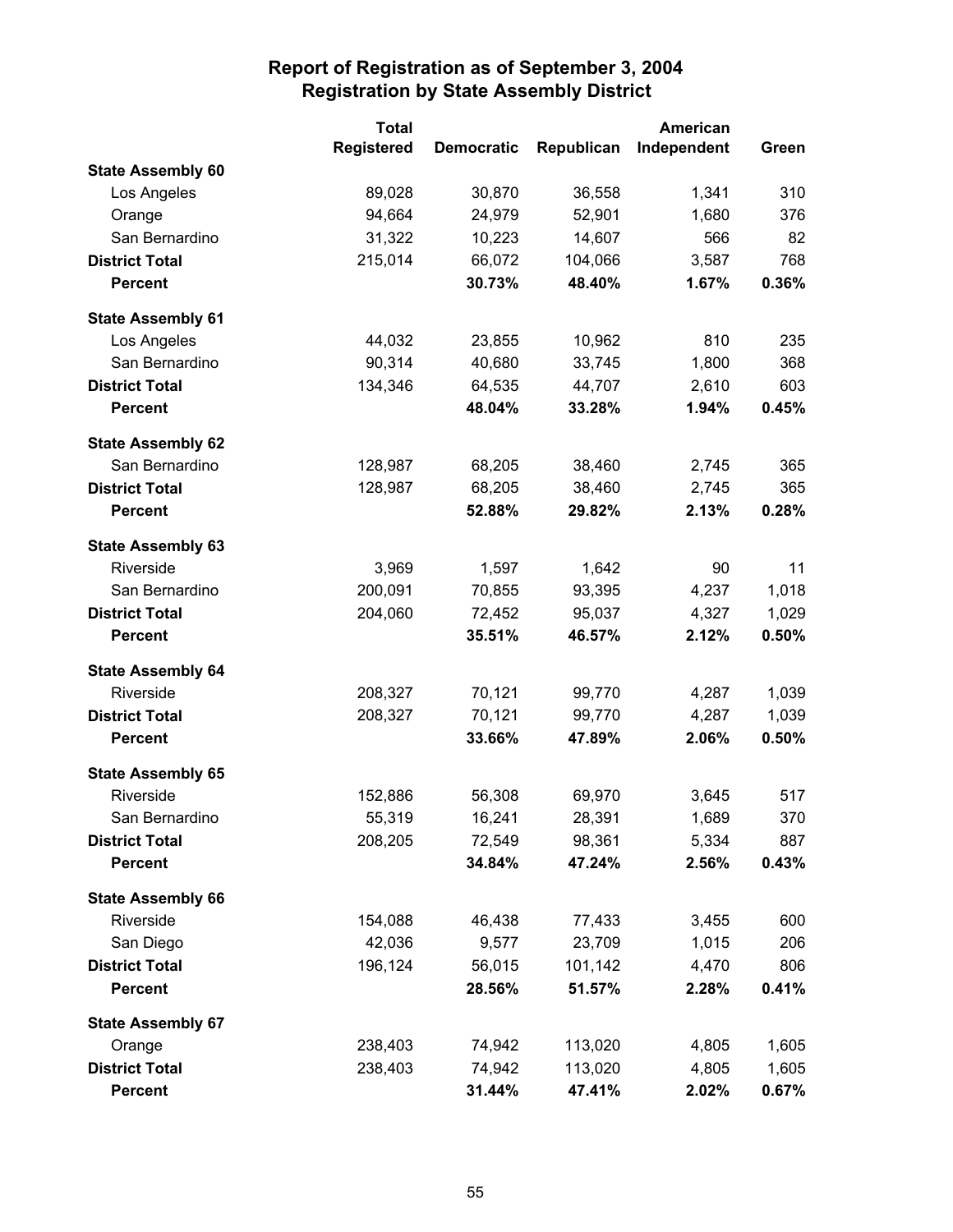|                          |             |                    |         | <b>Declined to</b><br>Peace and |              |  |
|--------------------------|-------------|--------------------|---------|---------------------------------|--------------|--|
|                          | Libertarian | <b>Natural Law</b> | Freedom | <b>Miscellaneous</b>            | <b>State</b> |  |
| <b>State Assembly 60</b> |             |                    |         |                                 |              |  |
| Los Angeles              | 345         | 131                | 446     | 512                             | 18,515       |  |
| Orange                   | 508         | 106                | 196     | 365                             | 13,553       |  |
| San Bernardino           | 157         | 83                 | 89      | 154                             | 5,361        |  |
| <b>District Total</b>    | 1,010       | 320                | 731     | 1,031                           | 37,429       |  |
| <b>Percent</b>           | 0.47%       | 0.15%              | 0.34%   | 0.48%                           | 17.41%       |  |
| <b>State Assembly 61</b> |             |                    |         |                                 |              |  |
| Los Angeles              | 169         | 91                 | 704     | 204                             | 7,002        |  |
| San Bernardino           | 386         | 152                | 446     | 439                             | 12,298       |  |
| <b>District Total</b>    | 555         | 243                | 1,150   | 643                             | 19,300       |  |
| <b>Percent</b>           | 0.41%       | 0.18%              | 0.86%   | 0.48%                           | 14.37%       |  |
| <b>State Assembly 62</b> |             |                    |         |                                 |              |  |
| San Bernardino           | 451         | 210                | 851     | 732                             | 16,968       |  |
| <b>District Total</b>    | 451         | 210                | 851     | 732                             | 16,968       |  |
| <b>Percent</b>           | 0.35%       | 0.16%              | 0.66%   | 0.57%                           | 13.15%       |  |
| <b>State Assembly 63</b> |             |                    |         |                                 |              |  |
| Riverside                | 19          | 11                 | 16      | 22                              | 561          |  |
| San Bernardino           | 894         | 194                | 634     | 1,153                           | 27,711       |  |
| <b>District Total</b>    | 913         | 205                | 650     | 1,175                           | 28,272       |  |
| <b>Percent</b>           | 0.45%       | 0.10%              | 0.32%   | 0.58%                           | 13.85%       |  |
| <b>State Assembly 64</b> |             |                    |         |                                 |              |  |
| Riverside                | 1,162       | 312                | 1,003   | 1,309                           | 29,324       |  |
| <b>District Total</b>    | 1,162       | 312                | 1,003   | 1,309                           | 29,324       |  |
| <b>Percent</b>           | 0.56%       | 0.15%              | 0.48%   | 0.63%                           | 14.08%       |  |
| <b>State Assembly 65</b> |             |                    |         |                                 |              |  |
| Riverside                | 694         | 201                | 362     | 1,081                           | 20,108       |  |
| San Bernardino           | 354         | 58                 | 130     | 400                             | 7,686        |  |
| <b>District Total</b>    | 1,048       | 259                | 492     | 1,481                           | 27,794       |  |
| <b>Percent</b>           | 0.50%       | 0.12%              | 0.24%   | 0.71%                           | 13.35%       |  |
| <b>State Assembly 66</b> |             |                    |         |                                 |              |  |
| Riverside                | 861         | 229                | 445     | 1,034                           | 23,593       |  |
| San Diego                | 324         | 54                 | 63      | 216                             | 6,872        |  |
| <b>District Total</b>    | 1,185       | 283                | 508     | 1,250                           | 30,465       |  |
| <b>Percent</b>           | 0.60%       | 0.14%              | 0.26%   | 0.64%                           | 15.53%       |  |
| <b>State Assembly 67</b> |             |                    |         |                                 |              |  |
| Orange                   | 1,854       | 544                | 678     | 1,164                           | 39,791       |  |
| <b>District Total</b>    | 1,854       | 544                | 678     | 1,164                           | 39,791       |  |
| <b>Percent</b>           | 0.78%       | 0.23%              | 0.28%   | 0.49%                           | 16.69%       |  |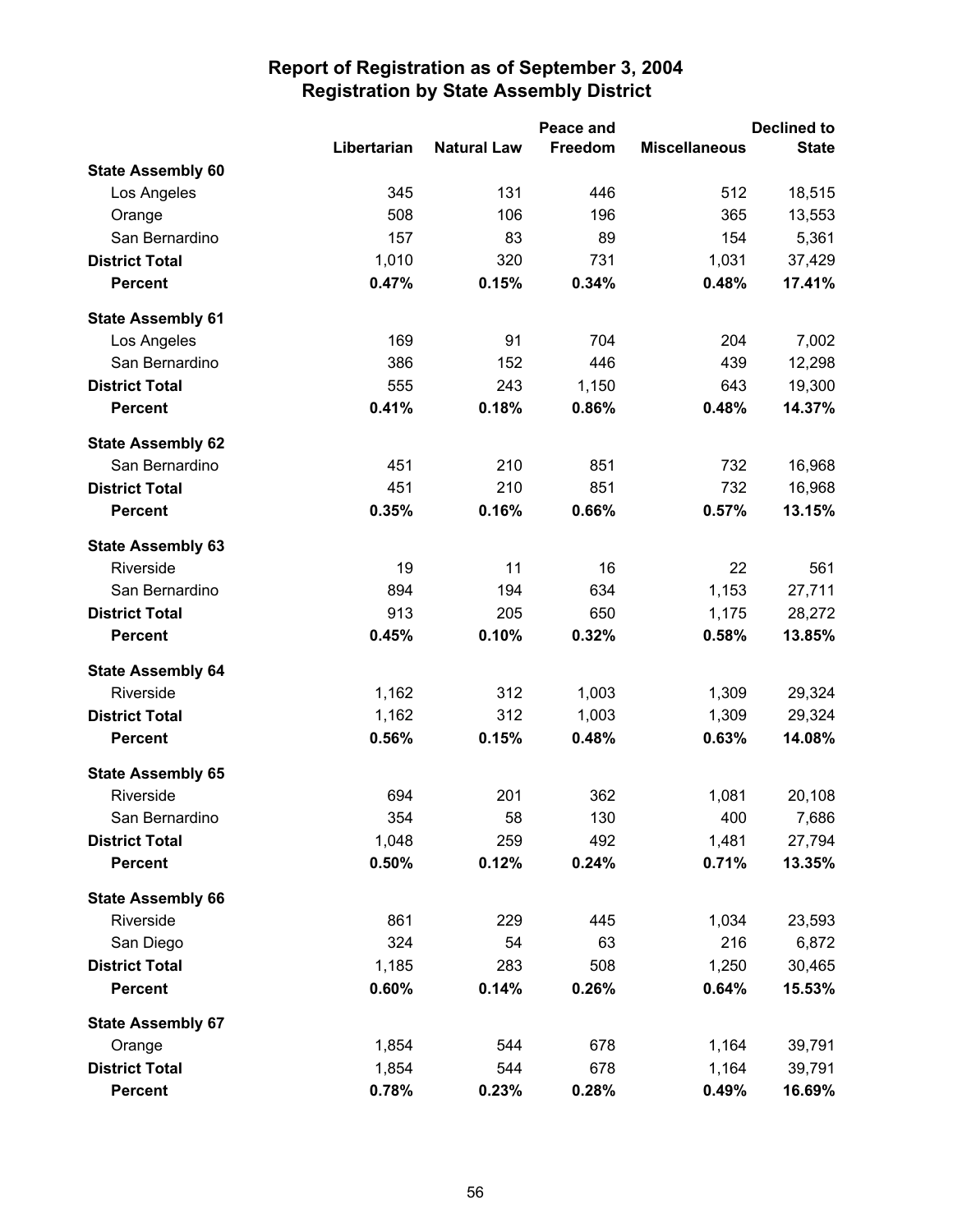|                          | <b>Total</b>      |                   | <b>American</b> |             |       |  |
|--------------------------|-------------------|-------------------|-----------------|-------------|-------|--|
|                          | <b>Registered</b> | <b>Democratic</b> | Republican      | Independent | Green |  |
| <b>State Assembly 68</b> |                   |                   |                 |             |       |  |
| Orange                   | 191,275           | 61,442            | 86,252          | 4,033       | 1,207 |  |
| <b>District Total</b>    | 191,275           | 61,442            | 86,252          | 4,033       | 1,207 |  |
| <b>Percent</b>           |                   | 32.12%            | 45.09%          | 2.11%       | 0.63% |  |
| <b>State Assembly 69</b> |                   |                   |                 |             |       |  |
| Orange                   | 107,016           | 50,901            | 35,100          | 1,786       | 496   |  |
| <b>District Total</b>    | 107,016           | 50,901            | 35,100          | 1,786       | 496   |  |
| <b>Percent</b>           |                   | 47.56%            | 32.80%          | 1.67%       | 0.46% |  |
| <b>State Assembly 70</b> |                   |                   |                 |             |       |  |
| Orange                   | 256,671           | 71,488            | 127,888         | 4,621       | 1,659 |  |
| <b>District Total</b>    | 256,671           | 71,488            | 127,888         | 4,621       | 1,659 |  |
| <b>Percent</b>           |                   | 27.85%            | 49.83%          | 1.80%       | 0.65% |  |
| <b>State Assembly 71</b> |                   |                   |                 |             |       |  |
| Orange                   | 152,947           | 37,394            | 85,447          | 2,850       | 627   |  |
| Riverside                | 76,490            | 24,006            | 37,989          | 1,555       | 286   |  |
| <b>District Total</b>    | 229,437           | 61,400            | 123,436         | 4,405       | 913   |  |
| <b>Percent</b>           |                   | 26.76%            | 53.80%          | 1.92%       | 0.40% |  |
| <b>State Assembly 72</b> |                   |                   |                 |             |       |  |
| Orange                   | 192,966           | 62,140            | 92,778          | 3,728       | 1,156 |  |
| <b>District Total</b>    | 192,966           | 62,140            | 92,778          | 3,728       | 1,156 |  |
| <b>Percent</b>           |                   | 32.20%            | 48.08%          | 1.93%       | 0.60% |  |
| <b>State Assembly 73</b> |                   |                   |                 |             |       |  |
| Orange                   | 138,773           | 34,098            | 74,657          | 2,923       | 811   |  |
| San Diego                | 76,505            | 23,514            | 34,701          | 1,897       | 472   |  |
| <b>District Total</b>    | 215,278           | 57,612            | 109,358         | 4,820       | 1,283 |  |
| <b>Percent</b>           |                   | 26.76%            | 50.80%          | 2.24%       | 0.60% |  |
| <b>State Assembly 74</b> |                   |                   |                 |             |       |  |
| San Diego                | 222,755           | 64,652            | 104,211         | 5,163       | 1,808 |  |
| <b>District Total</b>    | 222,755           | 64,652            | 104,211         | 5,163       | 1,808 |  |
| <b>Percent</b>           |                   | 29.02%            | 46.78%          | 2.32%       | 0.81% |  |
| <b>State Assembly 75</b> |                   |                   |                 |             |       |  |
| San Diego                | 238,359           | 69,180            | 107,680         | 4,748       | 1,453 |  |
| <b>District Total</b>    | 238,359           | 69,180            | 107,680         | 4,748       | 1,453 |  |
| <b>Percent</b>           |                   | 29.02%            | 45.18%          | 1.99%       | 0.61% |  |
| <b>State Assembly 76</b> |                   |                   |                 |             |       |  |
| San Diego                | 238,079           | 95,260            | 73,824          | 5,715       | 3,642 |  |
| <b>District Total</b>    | 238,079           | 95,260            | 73,824          | 5,715       | 3,642 |  |
| <b>Percent</b>           |                   | 40.01%            | 31.01%          | 2.40%       | 1.53% |  |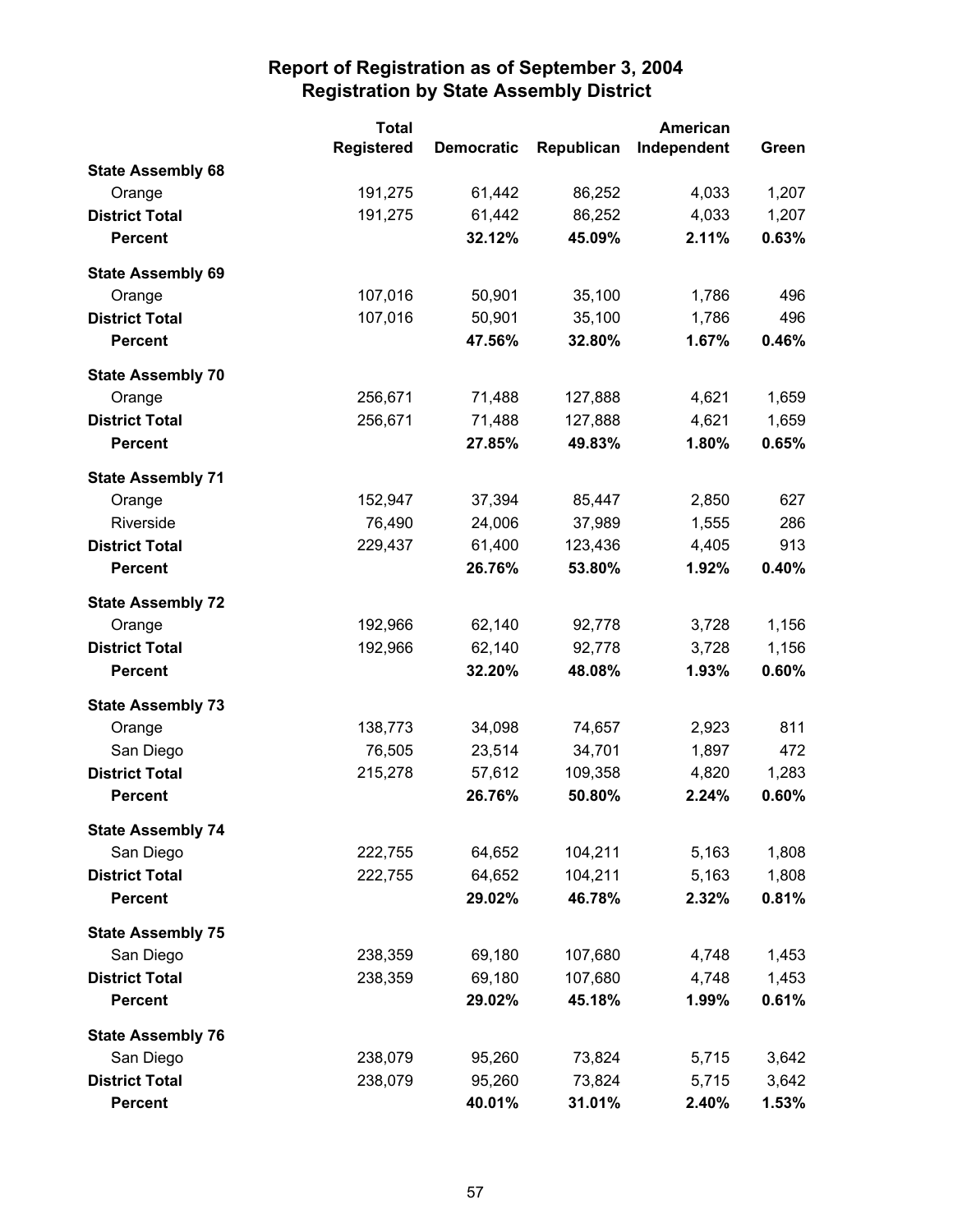|                          |             |                    | Peace and |                      | <b>Declined to</b> |
|--------------------------|-------------|--------------------|-----------|----------------------|--------------------|
|                          | Libertarian | <b>Natural Law</b> | Freedom   | <b>Miscellaneous</b> | <b>State</b>       |
| <b>State Assembly 68</b> |             |                    |           |                      |                    |
| Orange                   | 1,549       | 434                | 649       | 1,000                | 34,709             |
| <b>District Total</b>    | 1,549       | 434                | 649       | 1,000                | 34,709             |
| <b>Percent</b>           | 0.81%       | 0.23%              | 0.34%     | 0.52%                | 18.15%             |
| <b>State Assembly 69</b> |             |                    |           |                      |                    |
| Orange                   | 654         | 245                | 436       | 364                  | 17,034             |
| <b>District Total</b>    | 654         | 245                | 436       | 364                  | 17,034             |
| <b>Percent</b>           | 0.61%       | 0.23%              | 0.41%     | 0.34%                | 15.92%             |
| <b>State Assembly 70</b> |             |                    |           |                      |                    |
| Orange                   | 1,775       | 392                | 367       | 996                  | 47,485             |
| <b>District Total</b>    | 1,775       | 392                | 367       | 996                  | 47,485             |
| <b>Percent</b>           | 0.69%       | 0.15%              | 0.14%     | 0.39%                | 18.50%             |
| <b>State Assembly 71</b> |             |                    |           |                      |                    |
| Orange                   | 959         | 195                | 206       | 623                  | 24,646             |
| Riverside                | 411         | 89                 | 193       | 427                  | 11,534             |
| <b>District Total</b>    | 1,370       | 284                | 399       | 1,050                | 36,180             |
| <b>Percent</b>           | 0.60%       | 0.12%              | 0.17%     | 0.46%                | 15.77%             |
| <b>State Assembly 72</b> |             |                    |           |                      |                    |
| Orange                   | 1,291       | 359                | 670       | 957                  | 29,887             |
| <b>District Total</b>    | 1,291       | 359                | 670       | 957                  | 29,887             |
| <b>Percent</b>           | 0.67%       | 0.19%              | 0.35%     | 0.50%                | 15.49%             |
| <b>State Assembly 73</b> |             |                    |           |                      |                    |
| Orange                   | 1,030       | 237                | 219       | 740                  | 24,058             |
| San Diego                | 540         | 128                | 155       | 429                  | 14,669             |
| <b>District Total</b>    | 1,570       | 365                | 374       | 1,169                | 38,727             |
| <b>Percent</b>           | 0.73%       | 0.17%              | 0.17%     | 0.54%                | 17.99%             |
| <b>State Assembly 74</b> |             |                    |           |                      |                    |
| San Diego                | 1,583       | 504                | 354       | 1,356                | 43,124             |
| <b>District Total</b>    | 1,583       | 504                | 354       | 1,356                | 43,124             |
| <b>Percent</b>           | 0.71%       | 0.23%              | 0.16%     | 0.61%                | 19.36%             |
| <b>State Assembly 75</b> |             |                    |           |                      |                    |
| San Diego                | 1,525       | 522                | 315       | 1,243                | 51,693             |
| <b>District Total</b>    | 1,525       | 522                | 315       | 1,243                | 51,693             |
| <b>Percent</b>           | 0.64%       | 0.22%              | 0.13%     | 0.52%                | 21.69%             |
| <b>State Assembly 76</b> |             |                    |           |                      |                    |
| San Diego                | 2,302       | 883                | 662       | 1,559                | 54,232             |
| <b>District Total</b>    | 2,302       | 883                | 662       | 1,559                | 54,232             |
| <b>Percent</b>           | 0.97%       | 0.37%              | 0.28%     | 0.65%                | 22.78%             |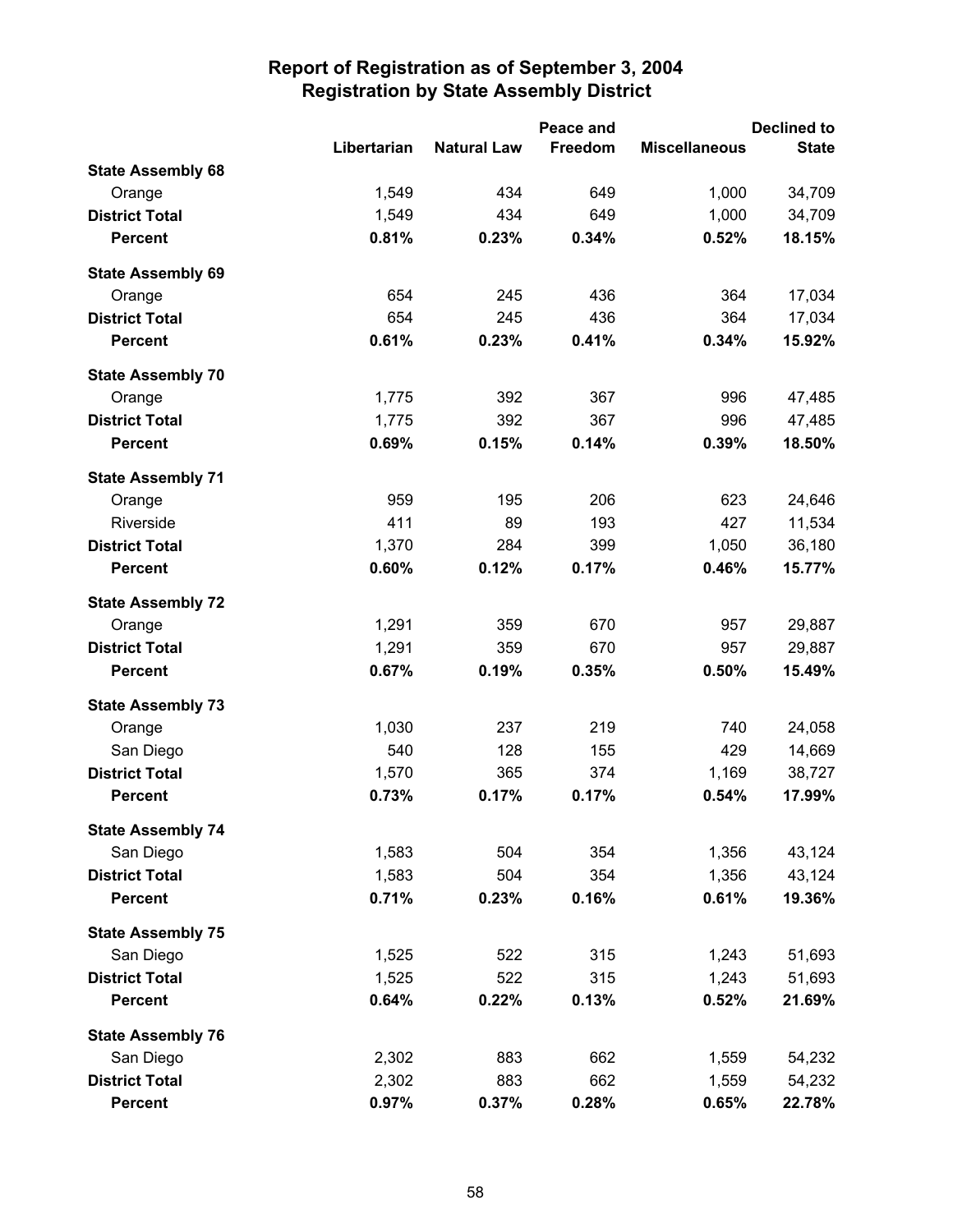|                          | <b>Total</b>      |                   |            | <b>American</b> |         |
|--------------------------|-------------------|-------------------|------------|-----------------|---------|
|                          | <b>Registered</b> | <b>Democratic</b> | Republican | Independent     | Green   |
| <b>State Assembly 77</b> |                   |                   |            |                 |         |
| San Diego                | 222,970           | 67,476            | 104,915    | 5,642           | 1,273   |
| <b>District Total</b>    | 222,970           | 67,476            | 104,915    | 5,642           | 1,273   |
| <b>Percent</b>           |                   | 30.26%            | 47.05%     | 2.53%           | 0.57%   |
| <b>State Assembly 78</b> |                   |                   |            |                 |         |
| San Diego                | 215,421           | 90,956            | 75,372     | 4,393           | 1,249   |
| <b>District Total</b>    | 215,421           | 90,956            | 75,372     | 4,393           | 1,249   |
| <b>Percent</b>           |                   | 42.22%            | 34.99%     | 2.04%           | 0.58%   |
| <b>State Assembly 79</b> |                   |                   |            |                 |         |
| San Diego                | 148,015           | 68,329            | 44,169     | 3,240           | 889     |
| <b>District Total</b>    | 148,015           | 68,329            | 44,169     | 3,240           | 889     |
| <b>Percent</b>           |                   | 46.16%            | 29.84%     | 2.19%           | 0.60%   |
| <b>State Assembly 80</b> |                   |                   |            |                 |         |
| Imperial                 | 52,051            | 28,501            | 14,216     | 947             | 129     |
| Riverside                | 116,187           | 49,336            | 50,027     | 2,001           | 321     |
| <b>District Total</b>    | 168,238           | 77,837            | 64,243     | 2,948           | 450     |
| <b>Percent</b>           |                   | 46.27%            | 38.19%     | 1.75%           | 0.27%   |
| <b>State Total</b>       | 15,625,180        | 6,754,308         | 5,466,404  | 304,066         | 156,914 |
| <b>Percent</b>           |                   | 43.23%            | 34.98%     | 1.95%           | 1.00%   |